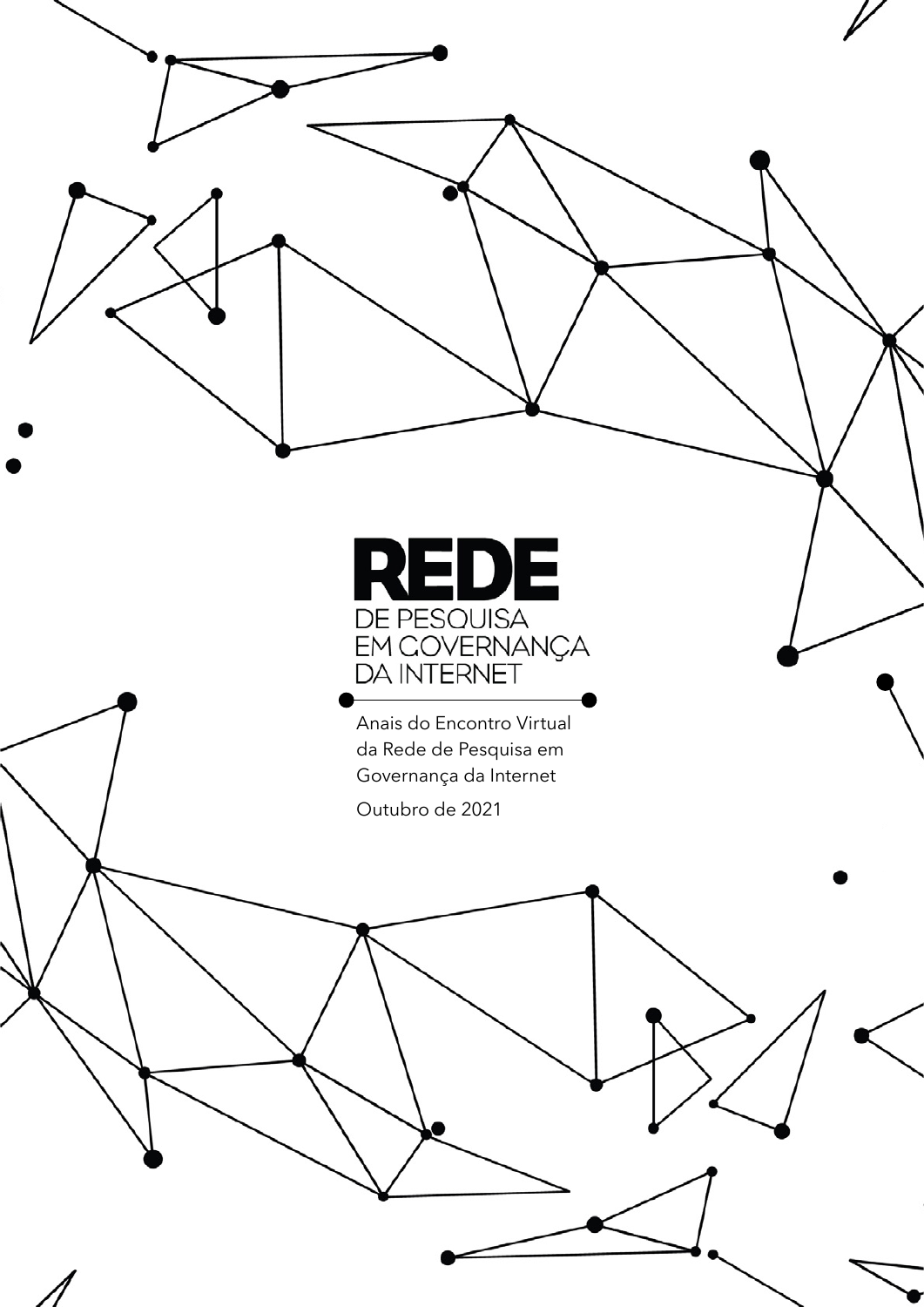# **IV ENCONTRO DA REDE DE PESQUISA EM GOVERNANÇA DA INTERNET - REDE 2021**

## **FICHA TÉCNICA**

## **ANAIS DA REDE DE PESQUISA EM GOVERNANÇA DA INTERNET-VOL. 4, ISSN 2675-1690**

#### **Editores**

Gustavo Ramos Rodrigues Hemanuel Jhosé Veras Alves Veras Kimberly de Aguiar Anastácio Nathan Paschoalini Ribeiro Batista

#### **Autores**

Alexandre Arns Gonzales André Ramiro Carolina Fiorini Ramos Giovanini Hemanuel Jhosé Alves Veras João Paulo Aguiar Luis Gustavo de Souza Azevedo Marcos César M. Pereira Maria Vitoria Pereira de Jesus Mark William Datysgeld Nathalia Sautchuk Patrício Nathan Paschoalini Ribeiro Batista Pedro Amaral Sergio Marcos Carvalho de Ávila Negri

#### **Revisores**

Alexandre Arns Gonzales Carolina Israel Hemanuel Jhosé Alves Veras Luis Gustavo de Souza Azevedo Maria Vitoria Pereira de Jesus Nathan Paschoalini Ribeiro Batista

# **COMITÊ ORGANIZADOR Núcleo de Coordenação da Rede de Pesquisa em Governança da Internet**

Carolina Batista Israel Diego Jair Vicentin Fernanda R. Rosa Gustavo Ramos Rodrigues Hemanuel Jhosé Alves Veras Kimberly de Aguiar Anastácio Maria Vitoria Pereira de Jesus Nathan Paschoalini Ribeiro Batista

#### **Comitê Científico**

Ana Paula Camelo Daniela Araújo Diego Jair Vicentin Edison Spina Fernanda Rosa Flávio Rech Wagner Gills Vilar-Lopes Jean Santos Leonardo Ribeiro da Cruz Lisandro Granville Maria Mónica Arroyo Marta Mourão Kanashiro Olga Cavalli Raquel Gatto Rodolfo Avelino Rosemary Segurado

#### **Moderadores**

Ana Paula Camelo Ana Claudia Farranha Flávio Rech Wagner Leonardo Ribeiro da Cruz Marisa von Bulow Maria Alexandra Viegas Cortez da Cunha Rodolfo Avelino Rodolfo Avelino Rosemary Segurado

#### **Debatedores**

Hemanuel Jhosé Alves Veras Luis Gustavo de Souza Azevedo André Ramiro Nathalia Sautchuk Patrício Alexandre Arns Gonzales Carolina Giovanini Nathan Paschoalini Ribeiro Batista Mark William Datysgeld João Paulo Aguiar Maria Vitoria Pereira de Jesus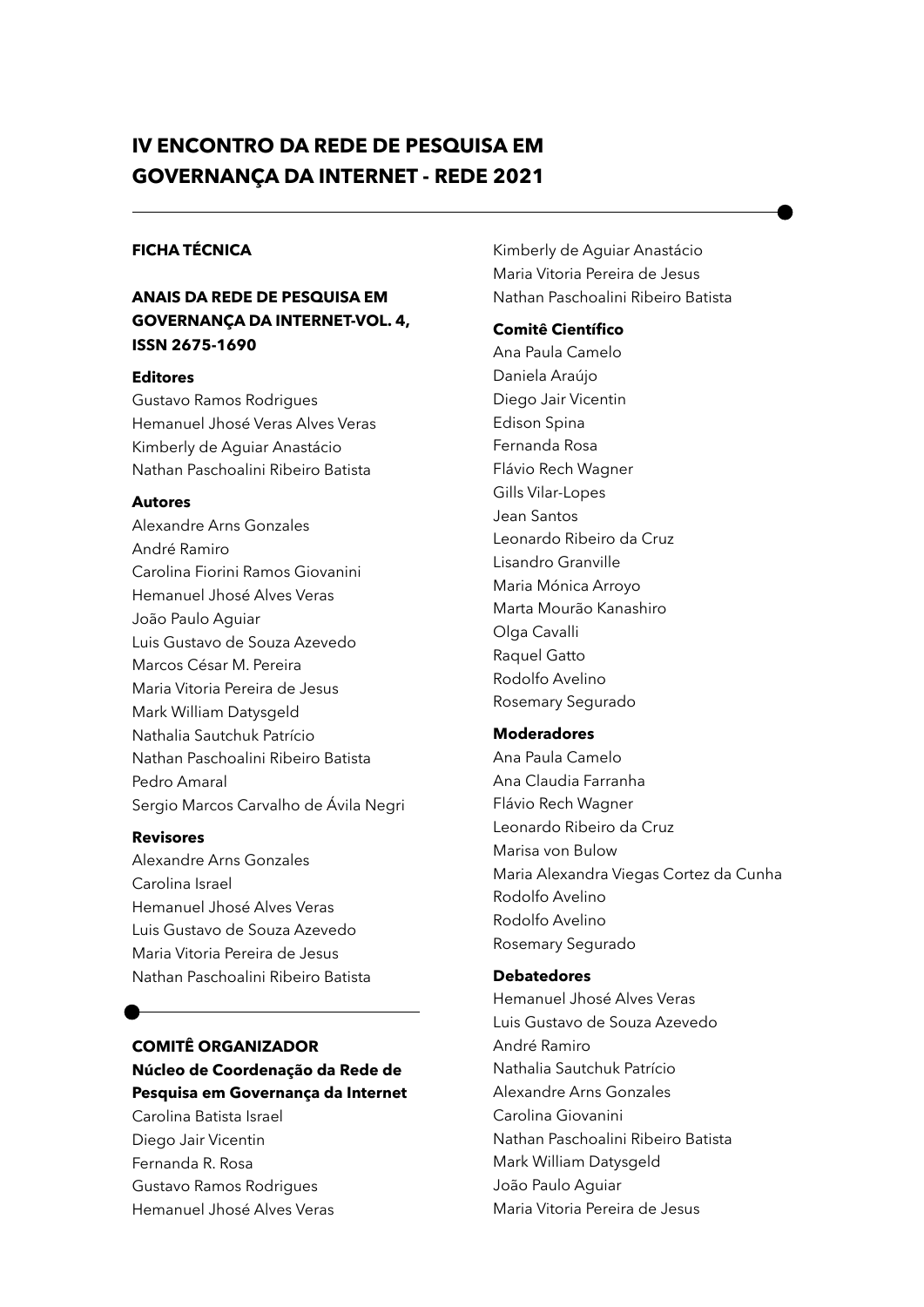

# **DIALOGUES ON THE LIABILITY OF INTERNET INTERMEDIARIES: BRAZILIAN AND GERMAN SCENARIOS**

NATHALIA SAUTCHUK PATRÍCIO

# **SUMÁRIO**

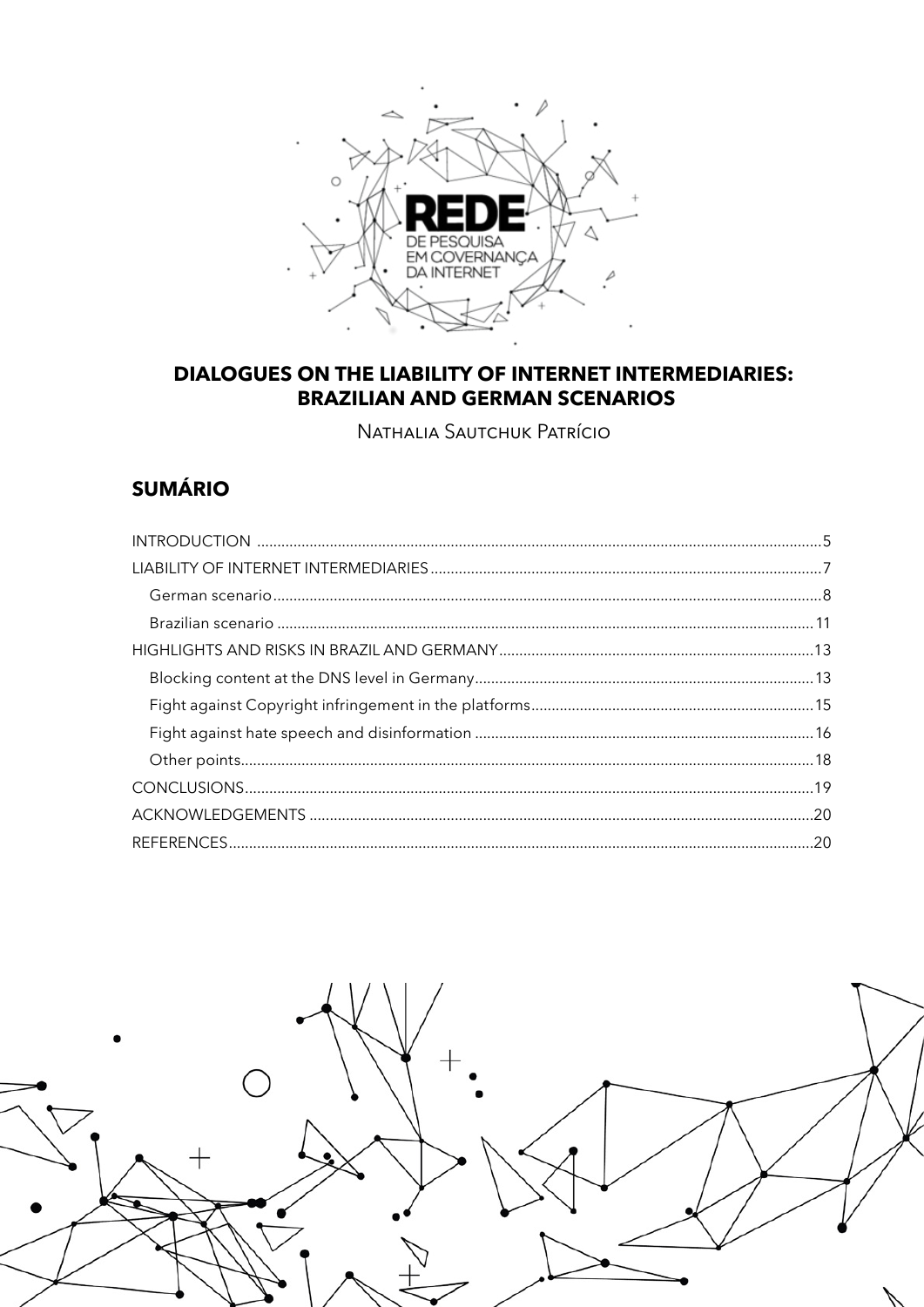

## **DIALOGUES ON THE LIABILITY OF INTERNET INTERMEDIARIES: BRAZILIAN AND GERMAN SCENARIOS**

Nathalia Sautchuk Patrício<sup>1</sup>

## **RESUMO**

Atualmente, um dos tópicos de política mais prementes no mundo é a responsabilidade de intermediários na Internet, especialmente, no que concerne às grandes plataformas de redes sociais. Em que medida esses intermediários devem ser responsáveis pelos conteúdos disponibilizados por terceiros ou atuarem na retirada de conteúdos tidos como ilícitos é uma discussão que deve levar em consideração aspectos que vão desde a liberdade de expressão, passando por segurança da informação, chegando até em segurança nacional. Por exemplo, a legislação brasileira adota um regime especial onde os intermediários da Internet, em geral, podem ser responsabilizados por danos decorrentes de conteúdo gerado por terceiros se, após ordem judicial específica, não tomarem as medidas cabíveis para indisponibilizar o conteúdo. Já a União Européia, através da *E-commerce Directive*, define algumas exceções na responsabilização de intermediários. Atualmente, a União Europeia está propondo rever esse regime de responsabilidades através do *Digital Service Act*. Já a Alemanha aprovou uma lei para lidar com discurso de ódio e desinformação, que trouxe algumas consequências na responsabilidade de intermediários. Além da *E-commerce Directive* e da NetzDG, o parlamento europeu aprovou recentemente a *Copyright Directive* e a Alemanha aprovou uma nova lei para lidar com a responsabilidade dos intermediários prevista nesta nova diretiva. O artigo propõe um diálogo entre Alemanha e Brasil, refletindo, a partir do debate sobre o atual cenário do regime de responsabilidade de intermediários nos dois países, as possíveis lições que podem ser aprendidas entre eles. O objetivo é fazer um mapeamento das tendências relacionadas à aplicação da responsabilidade de intermediários, por meio da análise desses dois países, além de ajudar a antecipar potenciais problemas a serem enfrentados em um futuro próximo.

# **PALAVRAS-CHAVE**

Responsabilidade de intermediários; Moderação de conteúdo; *Copyright*; Bloqueio no DNS.

<sup>1</sup> Master of Science – Electrical Engineering at University of São Paulo. German Chancellor Fellow at Centre for Global Cooperation Research – Universität Duisburg-Essen. E-mail: nathalia.sautchuk-patricio@uni-due.de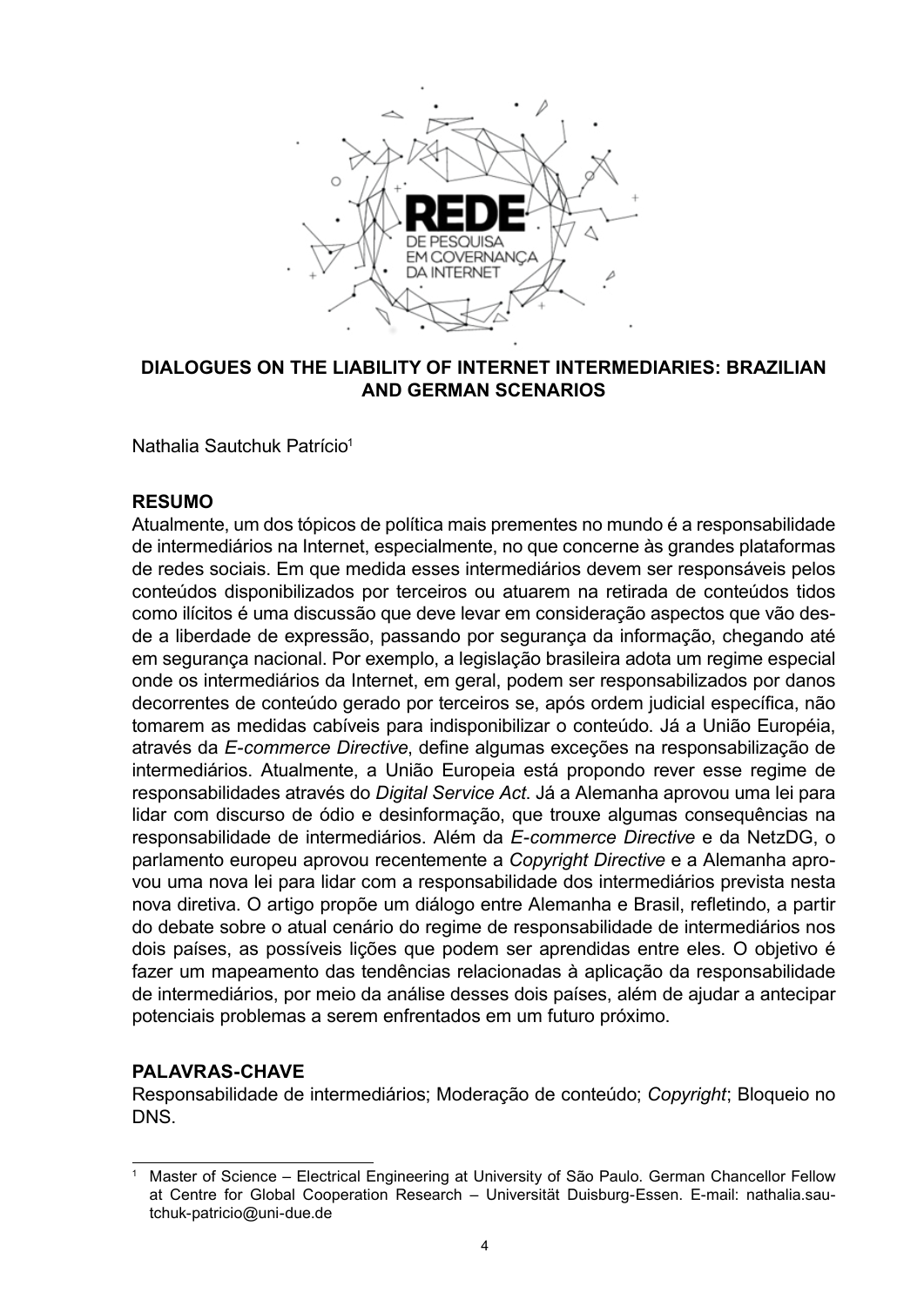## <span id="page-4-0"></span>**ABSTRACT**

Currently, one of the most pressing policy topics in the world is the liability of Internet intermediaries, especially with regard to large social media platforms. To what extent these intermediaries should be responsible for content made available by third parties or act to remove content deemed illegal is a discussion that should consider aspects ranging from freedom of expression, through information security, to national security. For example, the Brazilian legislation adopts a special regime where, as a general rule, Internet intermediaries can be liable for damages resulting from content generated by third parties if, after a specific court order, it does not take appropriate actions to make content unavailable. The European Union, through the E-commerce Directive, defines some exemptions in the liability of intermediaries. Nowadays, the European Union is proposing to review this liability regime through the Digital Service Act. Germany, in turn, has passed a law to deal with hate speech and disinformation, which had some consequences for the liability of intermediaries. In addition to the E-Commerce Directive and the NetzDG, the European parliament recently passed the Copyright Directive and Germany approved a new law to deal with the liability of intermediaries provided for in this new directive. The article proposes a dialogue between Germany and Brazil, reflecting, from the debate on the current scenario of the liability of intermediary's regime in both countries, the possible lessons that can be learned between them. The goal is to make a mapping of the tendencies related to the liability of Internet intermediaries, through the analysis of these two countries, as well as helping to anticipate potential problems to be faced in the near future.

## **KEY WORDS**

Liability of network intermediaries; Content moderation; Copyright

### **INTRODUCTION**

Currently, one of the most pressing policy topics in the world is the liability of Internet intermediaries, especially with regard to large social media platforms. As Kurbalija (2016) says the intermediaries are increasingly called on to assist in the enforcement of legal rules, since they have a role in facilitating the transmission and availability of online content. Because of that, there are big debates, in which extension, intermediaries can be or not liable for the online content from third parties, and also what are their role in the containment of the dissemination of content considered to be disinformation and hate speech.

Organisation for Economic Co-operation and Development (OECD) defines Internet intermediaries as responsible for bringing "together or facilitate transactions between third parties on the Internet" (OECD, 2011, p.20). Another important point is that the intermediaries "give access to, host, transmit and index content, products and services originated by third parties on the Internet or provide Internet-based services to third parties" (OECD, 2011, p.20).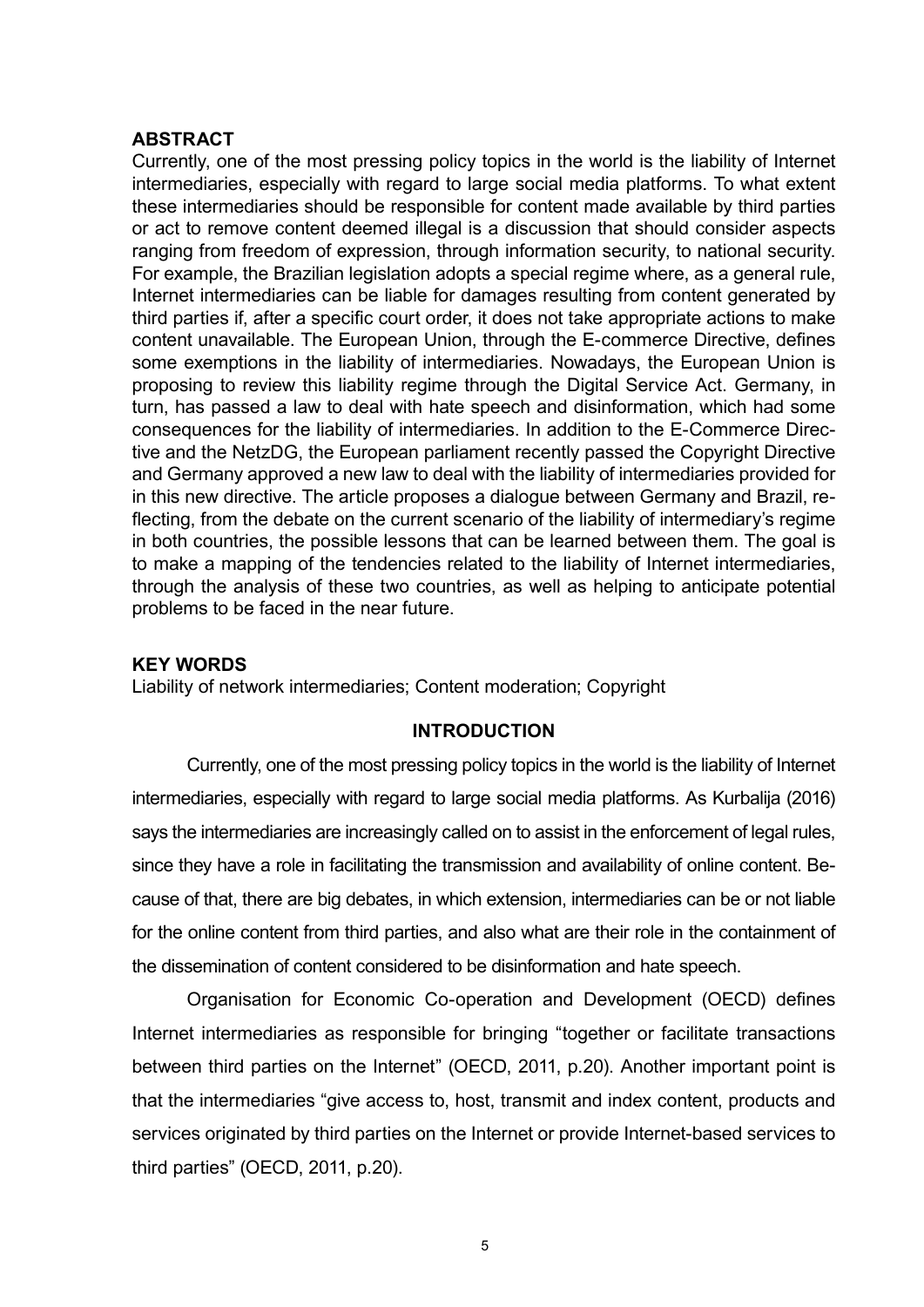The European Union was one of the first regions to be concerned with rules for digital spaces and published the E-commerce Directive as early as 2000. One of the effects of this regulation was the definition of three cases of exemptions for intermediaries: mere conduit, caching and hosting (Directive 2000/31/EC, 2000). In 2017, Germany has passed the NetzDG law that deals with hate speech and disinformation, but also brought consequences for the liability of intermediaries. More recently, NetzDG has undergone changes, with a view to giving bigger transparency to content moderation and access to right-wing extremism and hate crime content to investigative bodies. In addition to the E-Commerce Directive and the NetzDG, the European parliament recently passed the Copyright Directive and Germany approved a new law to deal with the liability of intermediaries provided for in this new directive. Finally, the European Union is proposing to review the liability regime set by the E-commerce Directive through the Digital Service Act, with obligations for different online players depending on their role, size and impact in the online ecosystem (Digital Service Act, 2020).

On the other hand, in Brazil, the Marco Civil Law of the Internet adopts a special regime where, as a general rule, Internet intermediaries can only be liable for damages resulting from content generated by third parties if, after a specific court order, it does not take appropriate actions to make content unavailable (LEMOS, 2017). In addition, a bill, already approved in the Senate, is being debated to combat disinformation. If it is approved, new responsibilities must be in force for large social networks and private messaging applications.

The paper aims to open a dialogue between Germany and Brazil, reflecting, from the debate on the liability of Internet intermediaries in both countries, the possible lessons that can be learned between them. The research questions which guide this reflection are: What are the main regulations that treat this subject in Brazil and Germany? What are the similarities and differences among them? Could Brazil and Germany learn with each other regarding the liability of Internet intermediaries? What risks can be anticipated through the debates that are taking place in Germany, and more generally in Europe, in a way that Brazil does not fall into the same traps when it comes to enforcing the liability of intermediaries from a regulatory point of view? Are there cases in which the regulations or their enforcement are a challenge to human rights? The goal is to make a mapping of the tendencies related to the liability of intermediaries, through the analysis of these two countries, as well as helping to anticipate potential problems to be faced in the near future.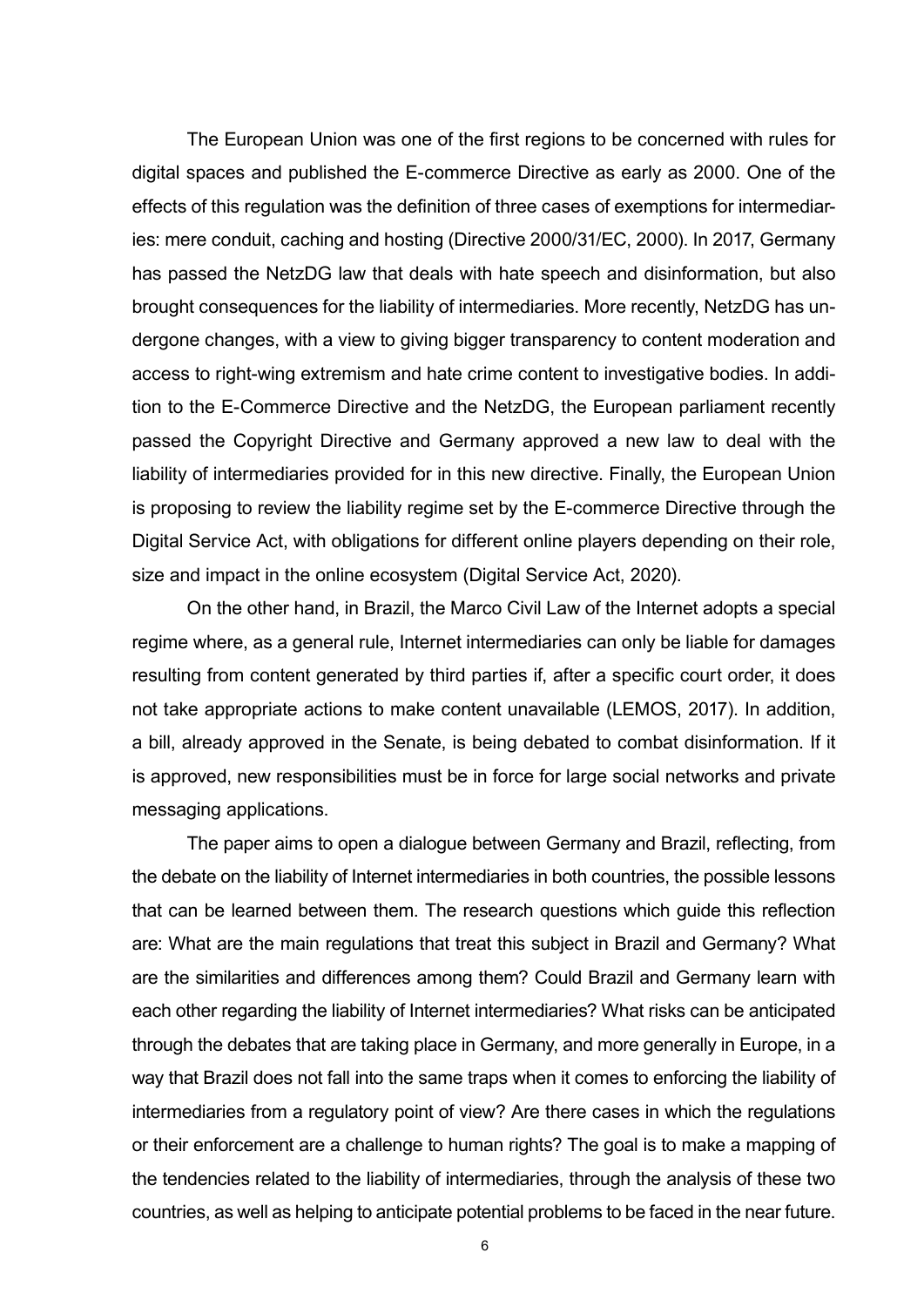<span id="page-6-0"></span>The methods used are mostly comprised of literature review, document analysis and interviews. The collected data range from several documents, such as Directives, Laws, guidelines and reports from different bodies, to scientific and policy papers and interviews with different stakeholders from Brazil and Germany, including scholars, national telecommunication regulatory agencies, ccTLDs and gTLDs operators, Internet Service Providers and representatives from the civil society. The interviews helped to understand the scenario and also as a guide to which aspects are being debated most recurrently, as well as helping to identify the most important documents to focus on.

The paper will comprise three main sections. The first one will present fundamental concepts of the liability of Internet intermediaries as well as both Brazilian and German scenarios. The second section will reflect upon some highlights and risks that can be raised from the current German and Brazilian debates when it comes to the Internet intermediaries. Debates involving blocking at the DNS level, the fight against copyright infringement, hate speech and disinformation, and other points will be presented in this section. The last part will highlight what other countries could learn from the analysis of these two countries in this matter, and also discuss the challenges involved in these tracks, underscoring some possible scenarios for a near future.

### **LIABILITY OF INTERNET INTERMEDIARIES**

Most liability regimes were defined by OECD countries in the late 1990s and the early 2000s, especially for Internet Service Providers and hosts and, generally, they follow two main principles. First, intermediaries are not considered responsible for content produced or shared on the Internet by third parties and they do not have a general monitoring and surveillance obligation in order to prevent illegal activity. Second, intermediaries have specific obligations that differ among countries, which could include identifying users, preserving traffic data in response to qualified requests, removing content upon receipt of a valid notice, among others (OECD, 2011).

In order to regulate the liability of Internet intermediaries, many countries use some criteria to consider a type of intermediary as in some degree responsible for content from third parties. First, it is considering the level of passivity, which means that the more an intermediary act as a mere conduit, the less likely it will be considered responsible for actions of third parties. A second point is the nature of the relationship between generator of the content and the Internet intermediary, if a contractual relation-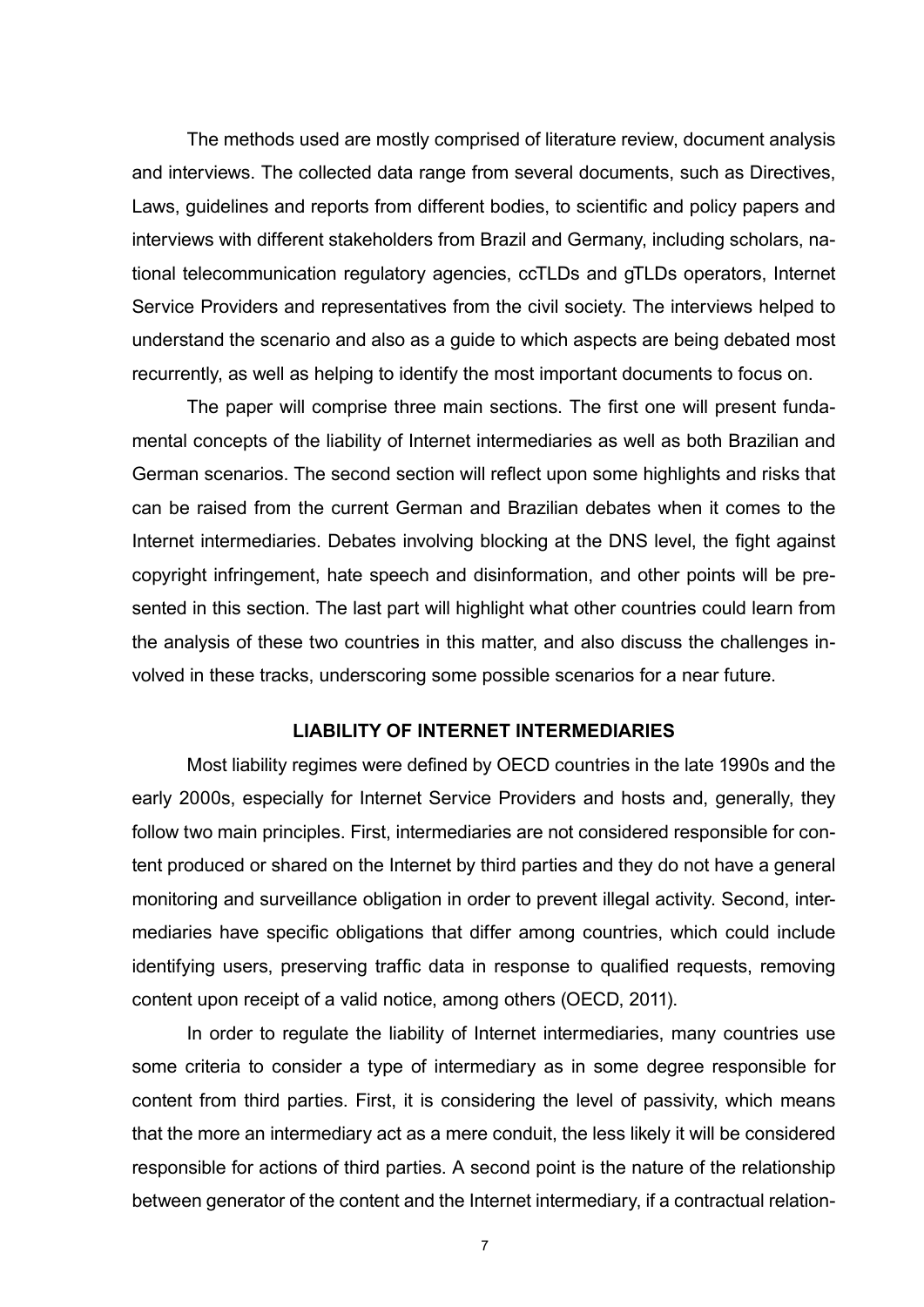<span id="page-7-0"></span>ship exists or not. Another important characteristic is if any modification of the transmitted information is made by the intermediary. The knowledge of the illicit online content or activity is another criterion that will be considered. Finally, the last one is related to the speed with the intermediary acted when notified about illegal content (OECD, 2011).

Next, the scenarios of Germany and Brazil will be presented, which are countries that exercise a certain leadership in this theme within their respective regions.

#### *German scenario*

The European Union was one of the first regions to have some regulation with the publication of the E-commerce Directive as early as 2000. One of the effects of this regulation was the definition of three cases of exemptions for intermediaries. First, the mere conduit service consists in the information transmission in a network provided by a recipient of the service, or the provision of access to a network. In this scenario, the provider does not initiate the transmission, does not select the receiver of the transmission, as well as, does not select or modify the information contained in the transmission. Other exemption constitutes the automatic, intermediate and temporary information storage, with the purpose of a more efficient information's transmission to other recipients of the service upon their request, known as caching. In this case, the provider does not modify the information, complying with rules regarding the information update, specified in a manner widely recognised and used by industry. Moreover, it does not interfere with the use of technology, recognised and used by industry, to obtain data, and acts expeditiously to remove or to disable access to the stored information after discovering that the information at the initial transmission source has been removed from the network, or access to it has been disabled, or that a court or an administrative authority has ordered such removal. Finally, hosting consists of the storage of information provided by a recipient of the service. It means that the provider is not liable for the content from third parties if it does not have actual knowledge of illegal activity or information and is not aware of facts or circumstances from which the illegal activity or information is apparent; or, after obtaining such knowledge, acts expeditiously to remove or to disable access to the information. In those three cases, there is not a general obligation to seek actively facts or circumstances indicating illegal activity (Directive 2000/31/EC, 2000).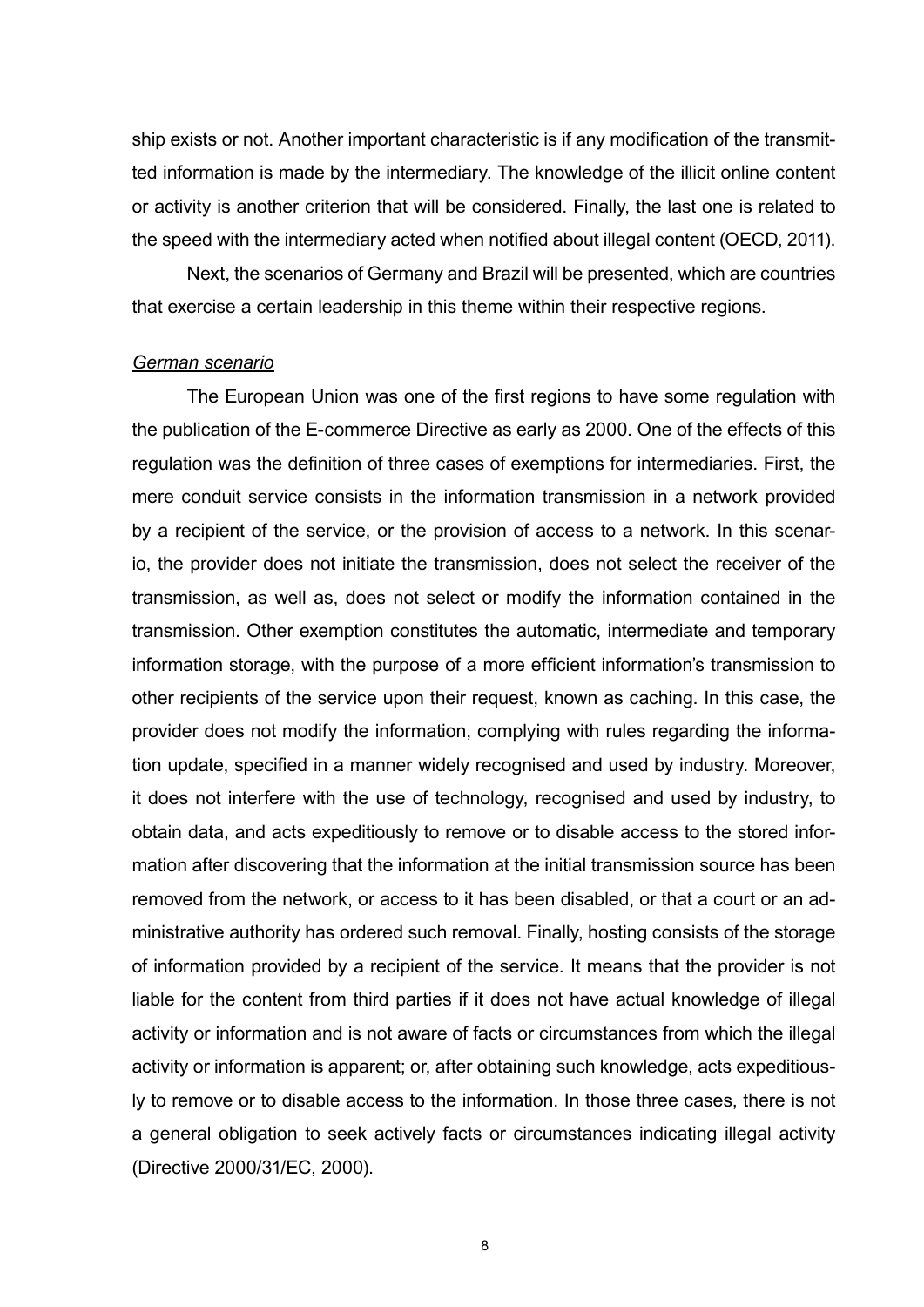Since the E-commerce Directive does not provide for a number of issues that emerged after its entry into force, many EU member states made their own national regulations to address specific issues and this has led to a scenario of regulatory fragmentation in the EU, inclusively increasing compliance costs for intermediaries operating cross-border. In this direction, the European Union is proposing a new regulation called Digital Service Act (DSA), which will, among other things, review the liability regime set by the E-commerce Directive, with obligations for different online players depending on their role, size and impact in the online ecosystem. Basically, in this regulation proposal the intermediaries will be divided into four groups, such as the ones that offers network infrastructure (Internet access providers and domain name registrars), hosting services (cloud and webhosting services), online platforms that bring together sellers and consumers (online marketplaces, app stores, collaborative economy platforms and social media platforms) and very large online platforms. DSA provides for different measures for different intermediaries, being these four applied for all of them: transparency reporting, requirements on terms of service due account of fundamental rights, cooperation with national authorities following orders and points of contact and, where necessary, legal representative. In addition to these obligations, very large online platforms also will have to comply with several others, among which it is worth mentioning: complaint and redress mechanism and out of court dispute settlement; trusted flaggers; reporting criminal offences; risk management obligations and compliance officer; external risk auditing and public accountability; transparency of recommender systems and user choice for access to information; and data sharing with authorities and researchers (Digital Service Act, 2020).

Another European regulation that brings new obligations to the Internet intermediaries is the Directive on copyright approved in 2019. This directive changes the liability regime of online content-sharing service providers<sup>2</sup>. The Directive (EU) 2019/790 on its article 17 says that providers need an authorisation from the rightsholders in order to make available to the public copyright-protected content. In case of an authorisation

 $2 \text{ }\Lambda$  According to the Directive (EU) 2019/790 online content-sharing service providers are the ones that give public access to copyright-protected content which is uploaded by their users. There are some exemptions that are not considered as online content-sharing service providers: not-for-profit online encyclopedias, not-for-profit educational and scientific repositories, open source software-developing and sharing platforms, providers of electronic communications services as defined in Directive (EU) 2018/1972, online marketplaces, business-to-business cloud services and cloud services.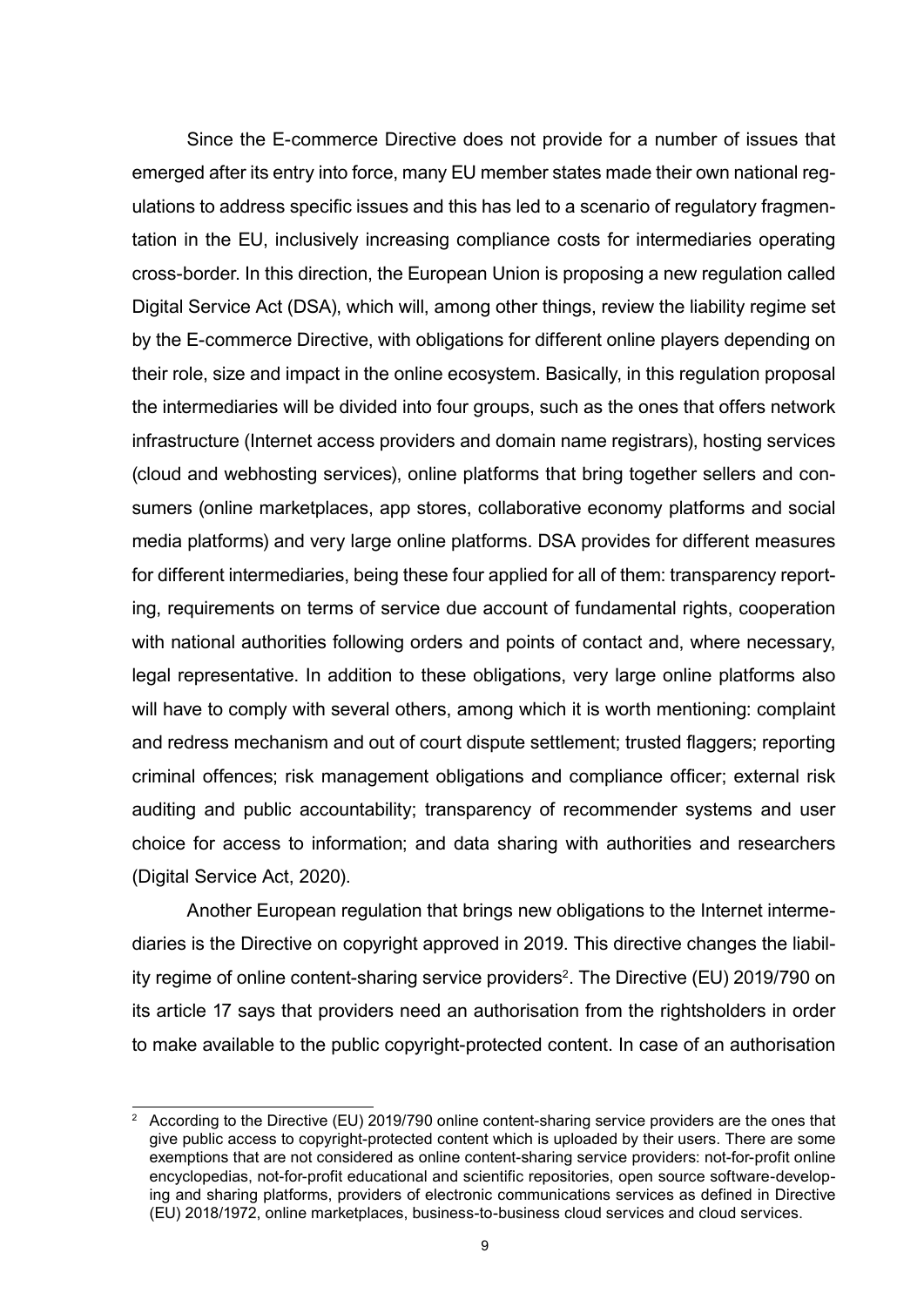is not granted, providers will be liable for unauthorised sharing of copyright-protected works even if they have been published by a third party. The providers can be exempted from the liability if they demonstrate that made best efforts to obtain an authorisation and to ensure the unavailability of specific works for which the rightsholders have provided the service providers with the relevant and necessary information; and in any event acted expeditiously, after receiving a sufficiently substantiated notice from the rightsholders, to disable access to the notified works (DIRECTIVE (EU) 2019/790).

Talking specifically about the German scenario, the most important legal development regarding this topic was the approval and the entry into force of the Act to Improve Enforcement of the Law in Social Networks (Network Enforcement Act, known as NetzDG). According to Kettemann (2019), the law incentives profit-making social networks, with at least two million registered users in Germany, to increasingly introduce measures of blocking, filtering and take-down of illegal content. The law says that "manifestly unlawful" content must be removed or blocked by the provider within 24 hours of receiving the complaint and 'simply' unlawful content within 7 days. "Unlawful" content is defined by law and encompasses several offenses under the German Criminal Code<sup>3</sup>. For this purpose, the law provides the obligation to maintain an effective and transparent procedure for handling complaints, as well as includes a reporting obligation for social networks that receive more than 100 complaints per calendar year, being published twice a year and including information on procedures for handling complaints, the number of complaints, the number of complaints that resulted in the deletion or blocking of the content, and the time between complaints being received and unlawful content being deleted or blocked, among other information (KETTEMANN, 2019).

<sup>3</sup> According to Kettemann (2019), this is the full list of illegal content ('section' refers to the Germany's criminal code): Section 86 (Dissemination of propaganda material of unconstitutional organisations), Section 86a (Using symbols of unconstitutional organisations), Section 89a (Preparation of a serious violent offence endangering the state), Section 91 (Encouraging the commission of a serious violent offence endangering the state), Section 100a (Treasonous forgery), Section 111 (Public incitement to crime), Section 126 (Breach of the public peace by threatening to commit offences), Section 129 (Forming criminal organisations), Section 129a (Forming terrorist organisations), Section 129b (Criminal and terrorist organisations abroad), Section 130 (Incitement to hatred), Section 131 (Dissemination of depictions of violence), Section 140 (Rewarding and approving of offences), Section 166 (Defamation of religions, religious and ideological associations), Section 184b (Distribution, acquisition and possession of child pornography) in conjunction with section 184d (Distribution of pornographic performances by broadcasting, media services or telecommunications services), Sections 185 to 187 (Insult, malicious gossip, defamation), Section 201a (Violation of intimate privacy by taking photographs), Section 241 (Threatening the commission of a felony), and Section 269 (Forgery of data intended to provide proof).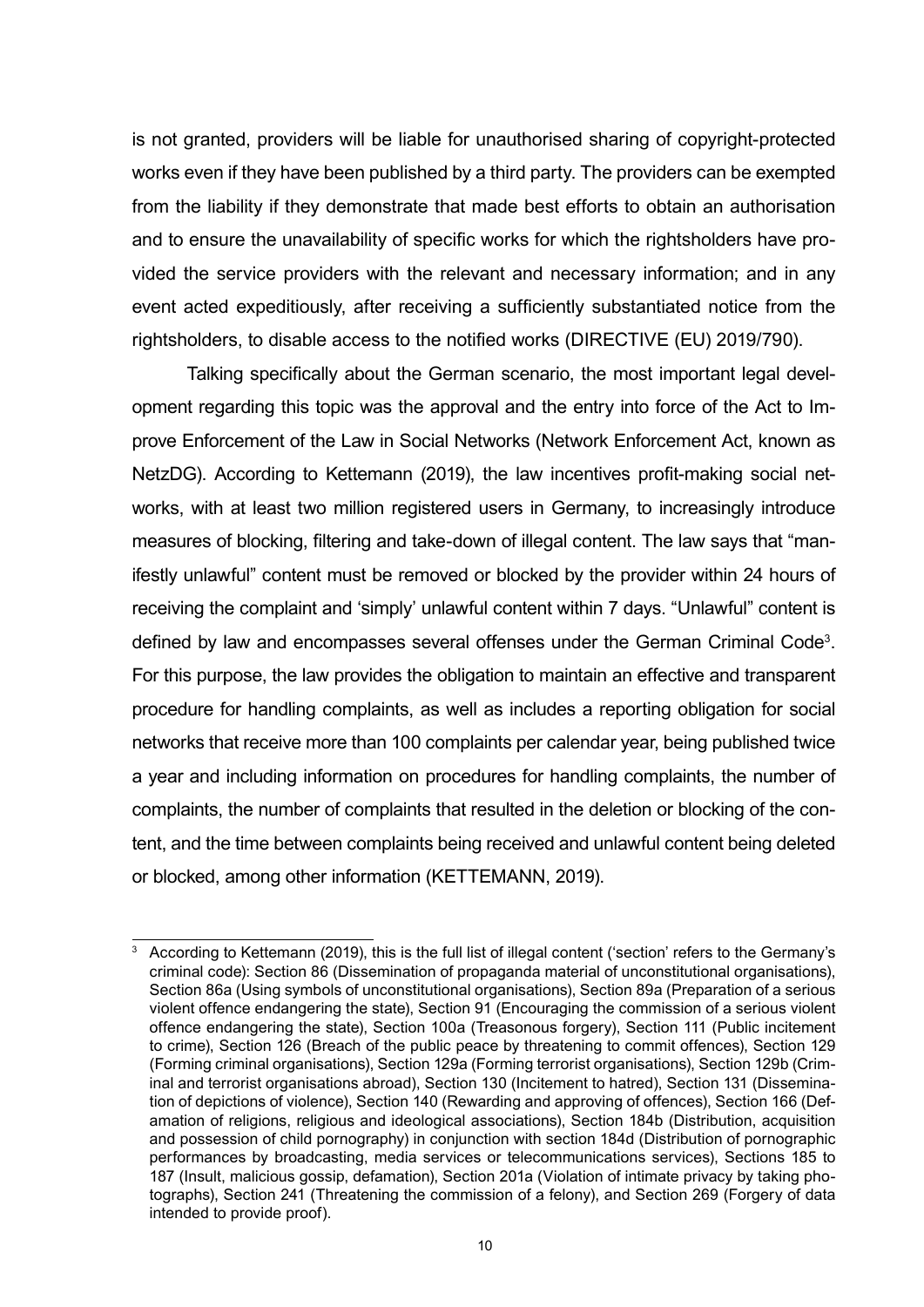<span id="page-10-0"></span>Since it came into force, the NetzDG was the subject of two legislative procedures. First, the Law to Combat Right-Wing Extremism and Hate Crime expanded the NetzDG to include a reporting obligation to combat right-wing extremism and hate crime, which came into force on April 3, 2021. In this scenario, social networks are obliged to report serious crimes to a central office at the Federal Criminal Police Office (BKA), transferring the content and the available data of the content author (including the last login IP) to the BKA. Second, the law amending the Network Enforcement Act (NetzDGÄndG), which came into force on June 28, 2021, has strengthened the rights of users in social networks, making the right of contesting content moderation decisions possible (GERMANY, 2021b).

A very recent development related to liability of intermediaries in Germany has to with obligation under the Copyright directive, which forced countries to pass or reform their national legislation within two years, implementing its provisions. The country decided to implement the provisions related to the article 17 into a new separate act from its national copyright act, the "Act on the Copyright Liability of Online Sharing Content Service Providers" (GERMANY, 2021), that started to be applied on August 1, 2021. This act relies on the concept of "uses presumably authorised by law" and the content has to fulfill the following cumulative criteria to be consider in this way: (1) the use must consist of less than 50% of the original protected work (except for images, which can be used in full); (2) the use must combine the parts of the protected work with other content, and (3) the use must be either minor (less than 15 seconds of audio or video, 160 characters of text or 125 kB of graphics that don't generate significant revenues) or has been flagged by the user as falling under a copyright exception. In this case, the content cannot be automatically blocked in the platform.

### *Brazilian scenario*

Reflecting on the Brazilian scenario, one of the first developments in this matter was the publication of the 'Principles for the governance and use of the Internet' by the Brazilian Internet Steering Committee (CGI.br) in 2009, which mentions the non-liability of network intermediaries as one of the ten principles. CGI.br Decalogue says that:

> all action taken against illicit activity on the network must be aimed at those directly responsible for such activities, and not at the means of access and transport, always upholding the fundamental principles of freedom, privacy and the respect for human rights (Brazilian Internet Steering Committee, 2009).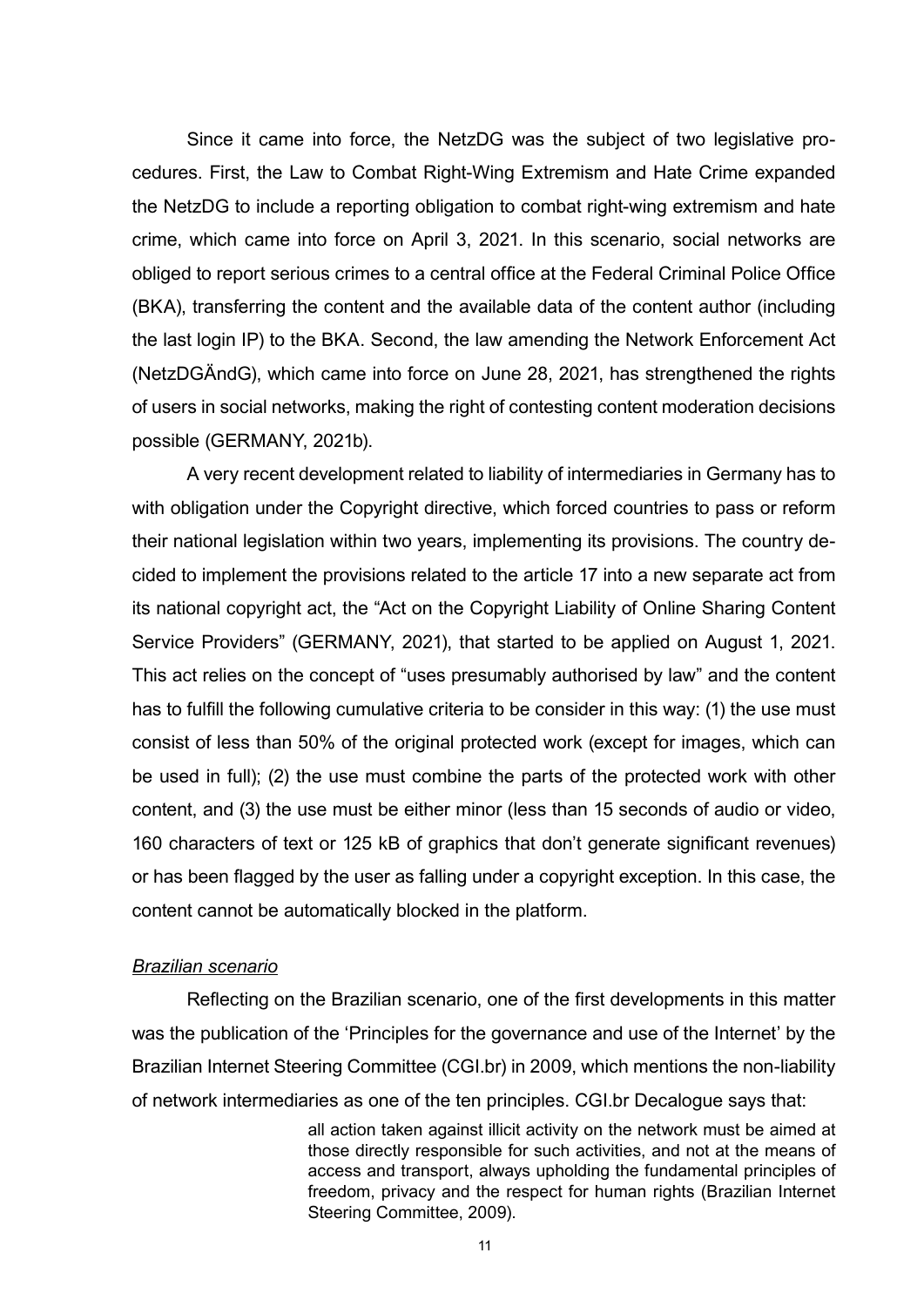CGI.br's principles brought a set of values for the Internet in Brazil and they ended up influencing the regulation, with several of them being adopted within the law approved in 2014, the Marco Civil Law of the Internet in Brazil. Regarding liability of Internet intermediaries, the legislation deals with two different actors: Internet Service Providers (ISPs) and application providers. According to Santos (2020), ISPs are absolutely exempted from liability for content of third parties.

On the other hand, Marco Civil adopts a special regime where, as a general rule, application providers can only be liable for damages resulting from content generated by third parties if, after a specific court order, it does not take appropriate actions to make content unavailable by the stipulated deadline. This general rule has two exemptions. The first one is related to copyright infringements. As Souza (2017) points out, Marco Civil did not change the established practice of sending out notifications for the removal of copyrighted material made available in the platforms without authorization, as set by the Brazilian Copyright Act. Santos (2020) adds also that if an application provider makes certain content unavailable to its users by a copyright issue, it must notify the user who published it, in order to allow them to appeal to the Court in case of disagreement with the removal of the content. The other exemption has to do with a practice called revenge porn, that happens when content (images, videos, and other materials containing nudity or sexual acts of a private nature) is published without the participants' authorization, representing violation of privacy resulting from the disclosure. In this case, application providers will be considered liable, if after receiving notice from the participant or their legal representative, they fail to expeditiously remove the content from its service, taking into consideration their technical limitations (LEMOS, 2017).

The Marco Civil Law of the Internet does not mention content moderation based on terms of use of the services. As Souza (2017) says the law does not prevent application providers from determining their own requirements for content removal once notified by the alleged victims for damages arising out of content made available through their platforms. He also reinforces that providers are not obliged to do any removal without judicial request, in order to avoid creating incentives for private censorship (SOU-ZA, 2017). However, regarding their own acts, such as the individual and autonomous decision, even if based on terms of use, to suppress certain online content, application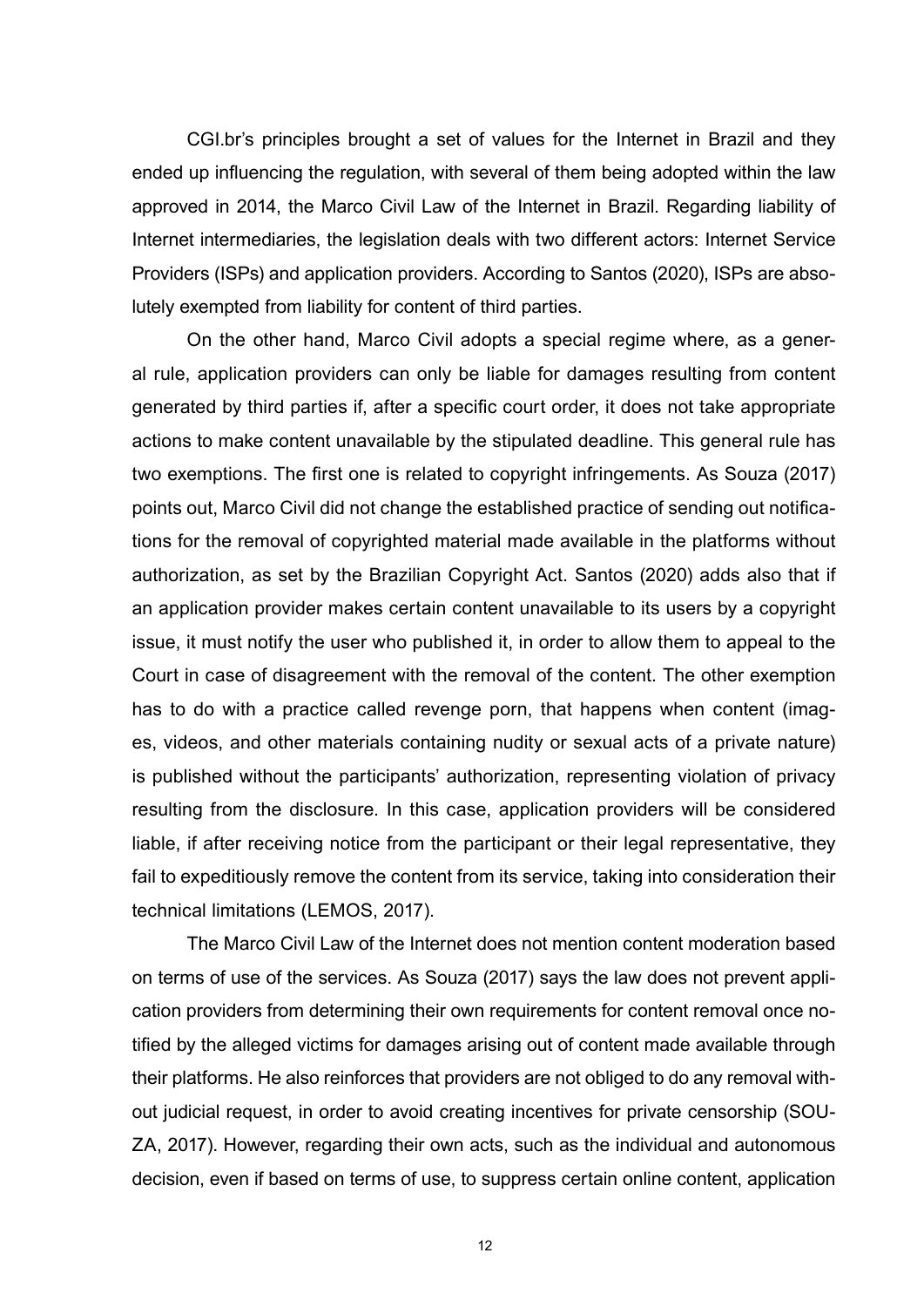<span id="page-12-0"></span>providers are subject to the general liability regime provided for in the Brazilian Civil Code4 (SANTOS, 2020).

Currently in Brazil, a new legislation is being discussed that focuses on combating disinformation through social networks and private messaging applications. The bill, called Brazilian Law of Freedom, Responsibility and Transparency on the Internet, commonly referred as "the Disinformation Bill", which has already been approved in the Federal Senate and is currently in debate in the Chamber of Deputies, provides for new responsibilities for Internet intermediaries in the application layer. Some of the new obligations for social networks will be the identification of automated accounts, which will not be prohibited per se, but it must be clear that these are not personal or institutional accounts. In the case of private messaging providers, they will also have new obligations. Upon request of the judicial authority, they must store and make the user's interaction, for a period of up to 15 days, available to the criminal investigation bodies. Another point is that these types of providers will have to design their platforms in a way to prevent the massive distribution of content and media, including the need for the previous consent of the user for inclusion in message groups, broadcast lists, or equivalent mechanisms for grouping users and the prohibition of the sale of software, plugins and any other technologies that allow massive message forwarding in the services of instant messaging (BRASIL, 2020).

### **HIGHLIGHTS AND RISKS IN BRAZIL AND GERMANY**

Analyzing the main discussions regarding Internet intermediaries, it is possible to identify some highlights and points of attention both in Brazil and Germany. In this section, it would be discussed some of them. *Blocking content at the DNS level in Germany*

From the current German debate, one point that draws attention is the fight against copyright infringements. As Kurtz, Do Carmo e Vieira (2021) says, Germany is

Art. 188. Do not constitute illicit acts:

In the Brazilian Civil Code, the following articles are applied in this case:

Art. 186. Anyone who, by voluntary action or omission, negligence or recklessness, violates law and causes harm to others, even if exclusively moral, commits an illicit act.

Art. 187. The holder of a right that, when exercising it, manifestly exceeds the limits for its economic or social purpose, for good faith or for social mores, also commits an illicit act.

I - those practiced in self-defense or in the regular exercise of a recognized right;

II - deterioration or destruction of someone else's thing, or injury to a person, in order to remove imminent danger. (BRASIL, 2002)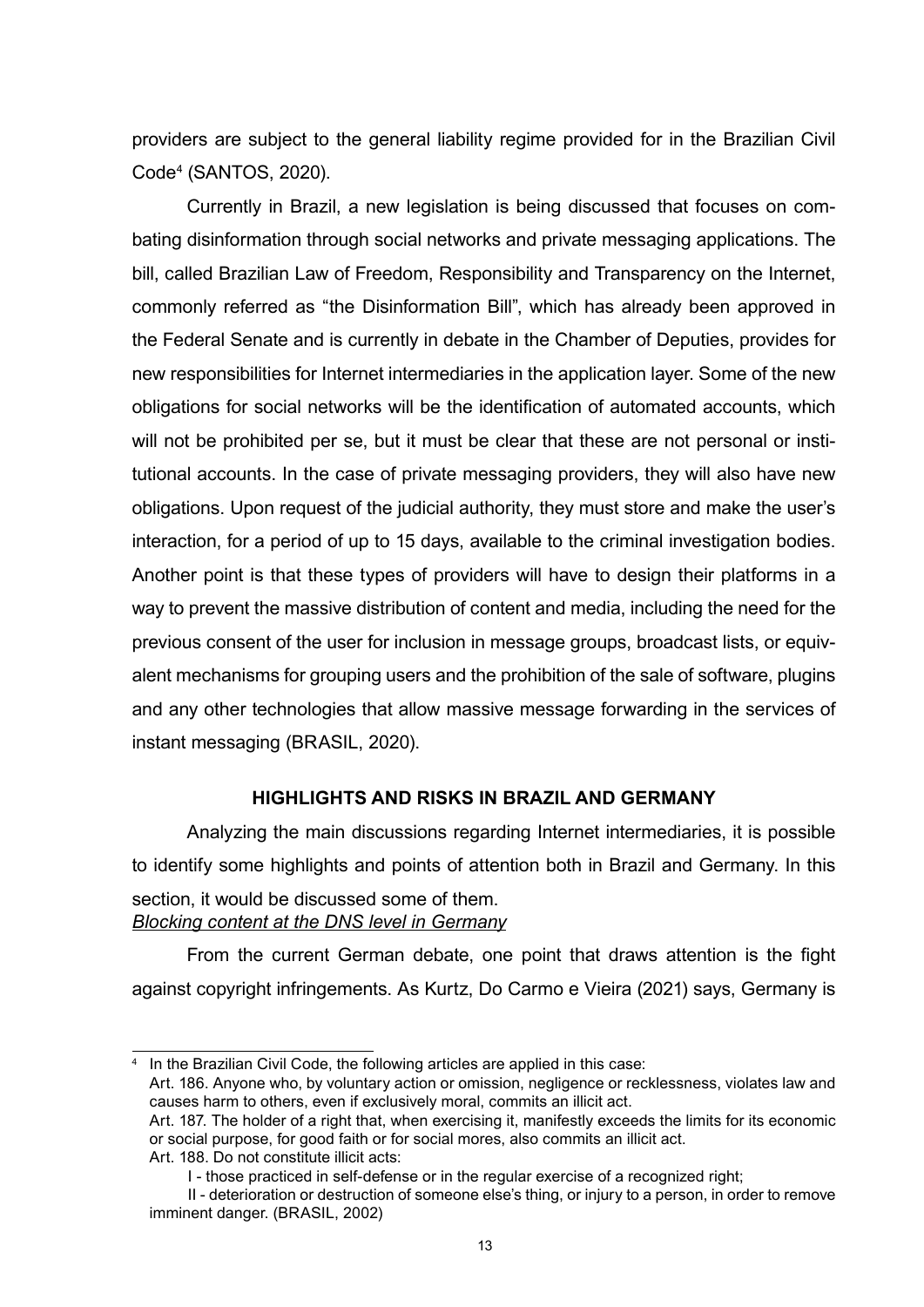internationally known for its national legislation emphasis to the defense of copyright, being notoriously rigid and one of the most extensive on the subject.

In order to combat the sharing of copyrighted materials on the Internet without the proper recognized rights, especially through illegal streaming platforms, the blocking directly at the DNS level, without an express court order, is being used in the country. Early this year, an initiative called Online Copyright Clearance System (CUII) was released by the copyright industry. This initiative is voluntary and has as participants associations representing the music, cinema, games and scientific publications sectors, as well as all major ISPs in Germany. Basically, the goal is to implement DNS blocking more effectively and quickly to make it more difficult to access websites that infringe copyright. The foundation behind this is a recent German jurisprudence, according to which rightsholders can, in certain circumstances, ask ISPs to block access to websites that illegally make their copyrighted works available (CUII, s.d.).

According to CUII (s.d.), DNS blocking requests must first be examined by a three-person committee based on the criteria established by the jurisprudence, which means it will be examined if it is clear that a lawsuit against the provider of the illegal content has no chance of success. If the decision is unanimous by blocking the DNS, the recommendation of this committee should then be forwarded to the Bundesnetzagentur (Federal Network Agency for Electricity, Gas, Telecommunications, Post and Railway). The agency will analyze whether the recommendation can be implemented in compliance with the net neutrality aspect and express its opinion in an informal statement. If the Bundesnetzagentur does not express any concern, ISPs will block the respective domains in the DNS. Obviously, DNS blocking is implemented voluntarily by ISPs in this case.

This measure raises concerns on the human rights as well as on the free market. Beckedahl (2021) says that DNS blocking is one of the most popular means of building a censorship infrastructure and its use in democratic states normalizes this instrument. As happened in the case of the NetzDG, authoritarian governments can use Germany as a role model to pass real censorship laws in their countries. In addition, once control instruments are introduced, they usually no longer withdrawn, but expanded (BECKEDAHL, 2021; REDA, 2021). One example is the child protection in Germany. Child protection associations have been looking for ways to 'motivate' uncooperative porn platform operators to adhere to youth protection rules by threatening to block the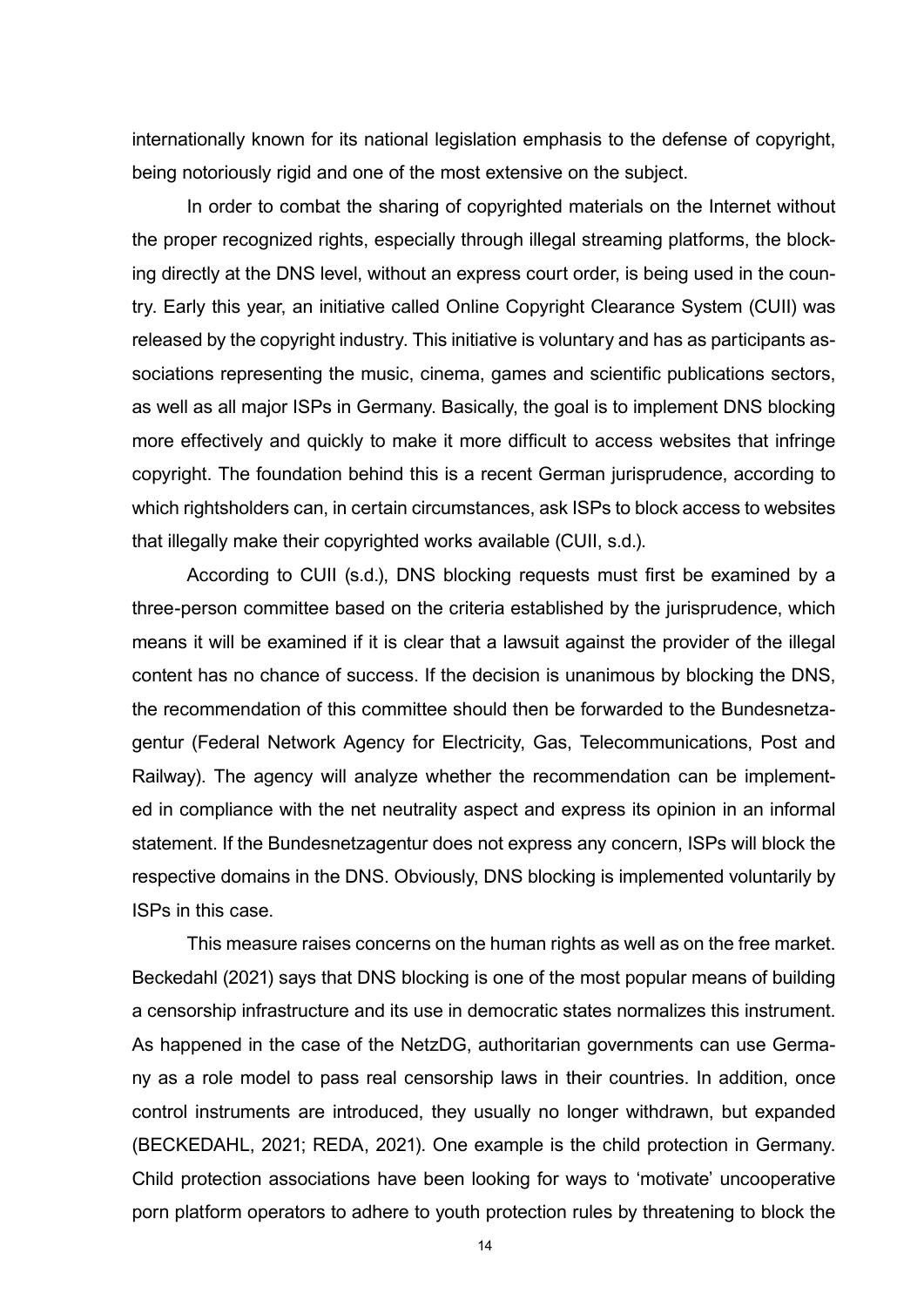<span id="page-14-0"></span>network. In this sense, CUII can be used as inspiration for the establishment of a new clearing house for this purpose (BECKEDAHL, 2021). Reda (2021) adds also that is important to think whether the agreement between ISPs and entertainment industry associations for the purpose of network blocking is compatible with the rules for fair competition and antitrust. In this context, CUII can be seen as a privatized legal enforcement body, not being an independent court or authority that decides which websites is classified as illegal. Ultimately, CUII is occupied by competitors from these streaming portals, that alleged sharing illegal copyrighted content, which is a clear conflict of interest (REDA, 2021).

An interesting point to add is that, despite being used to prevent access to illegal content, the blocking in the DNS level is not very effective for this purpose. In this direction, ISOC (2017) alert around some drawbacks related to blocking content in the infrastructure level, such as that the measures are easily circumvented and do not solve the problem, causing potential collateral damage (like blocking legal materials); they can put users at-risk (when users try to use alternative and non-standard approaches to reach the content); they encourage lack of transparency; they can lead the establishment of "underground" services (when the content is moved to the Dark Web or users access the content through VPNs); they intrude on privacy (since many measures for content blocking require the examination of the user´s traffic); and they raise human rights and due process concerns (like necessity, proportionality and freedom of expression concerns).

## *Fight against Copyright infringement in the platforms*

The new Copyright directive approved in the European Union brought many debates, especially in relation to article 17. From the point of view of many experts, basically, this article implements an obligation to monitor what users are posting on the online platform. Since this duty aims specially to target large commercial platforms which make the sharing a huge amount of third-party content possible, this practically leads to the use of automated tools for filtering content to be posted on platforms, known popularly as upload filters, such as the Content ID tool used by YouTube<sup>5</sup>. Reda, Selinger and Serviatus

<sup>5</sup> According to its website, Content ID is YouTube's software system built to help content owners to find copies of their work on the platform. First, content owners send audio or visual reference files that identify their works. Then, the Content ID creates a 'fingerprint' from these files and keep in a database. The Content ID scans videos on YouTube against these fingerprints, recognizing audio, video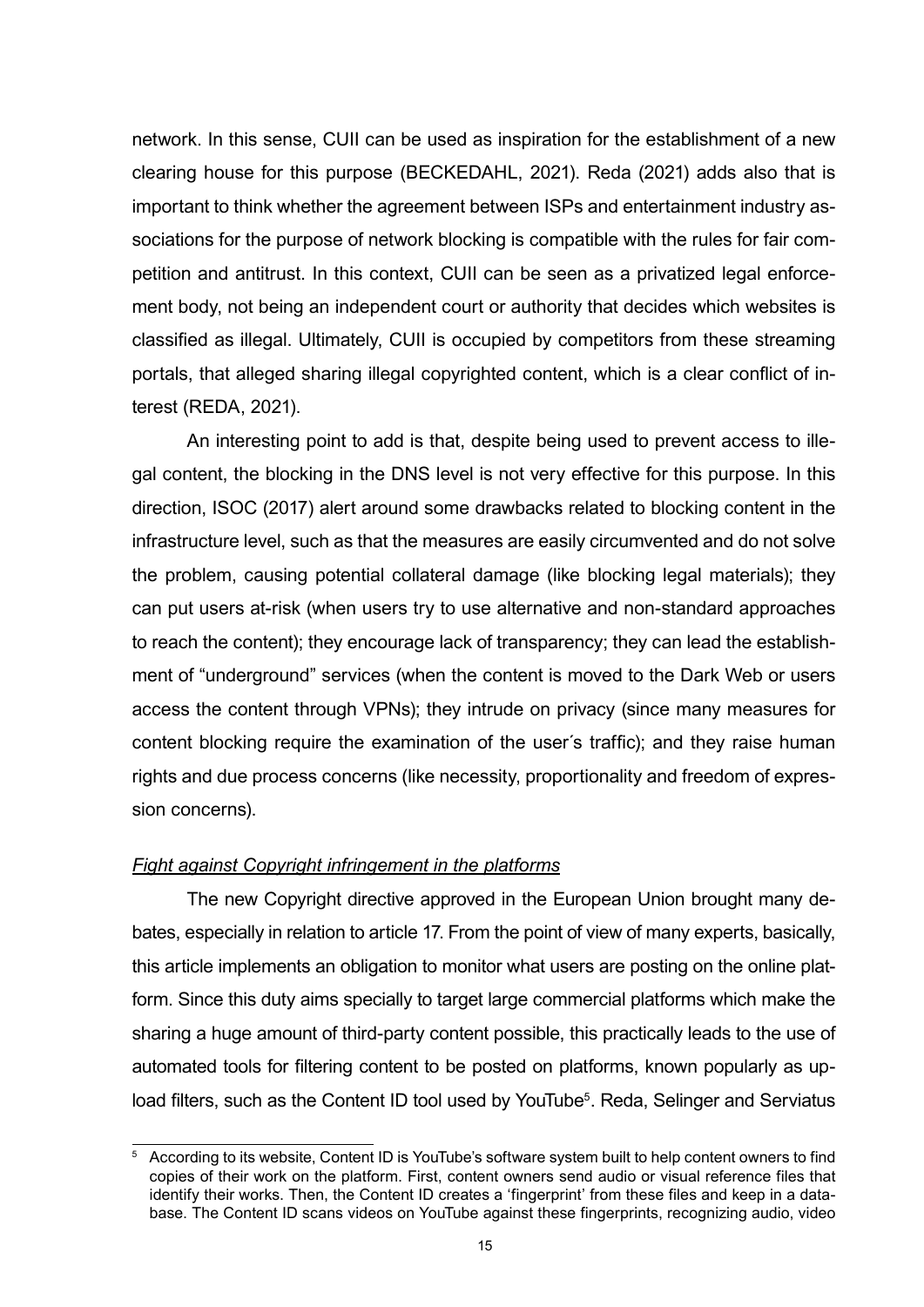<span id="page-15-0"></span>(2020) warn that article 17 "fails to strike a fair balance between the right to intellectual property of rightsholders and the freedom of expression and information of users, their right to privacy and the freedom to conduct a business of platform operators".

Regarding the solution adopted by Germany to implement the obligations of article 17 locally, the "Act on the Copyright Liability of Online Sharing Content Service Providers" (GERMANY, 2021a), the idea was to assure that the use of upload filters does not result in automatic blocking of legal content, relying on the concept of "uses presumably authorised by law". When the content fulfills in the criteria adopted in the legislation, it can stay online. Rightsholders can ask for review of the legality of such uses but platforms have to keep the uploads online until those complaints have been passed through a human review (Communia Association, 2021; EDRi, s.d.).

#### *Fight against hate speech and disinformation*

The NetzDG legislation has also sparked discussions about its implementation. According to Kettemann (2019), the main points of critique are related to the imposed timeframes and the internal procedures for removing content. Since a list of offenses are provided and according to which content must be removed or blocked, "the German authorities are de facto demanding that intermediaries restrict access to content but do not provide for the necessary time for a legal challenge or appeal procedure" (KETTEMANN, 2019). These provisions oppose the 2018 Council of Europe Recommendation on roles and responsibilities of internet intermediaries, which encourages states to obtain "an order by a judicial authority or other independent administrative authority, whose decisions are subject to judicial review, when demanding intermediaries to restrict access to content". As Kurtz, Do Carmo e Vieira (2021) point out, the volume of published content that are reported on the platforms would make the use of automatized filters the only viable way to comply with these rules. This scenario can lead to a content overblocking by platforms, being a serious threat to the freedom of expression online.

Regarding the expansions in the scope of the NetzDG, they raise new concerns. Kurtz, Do Carmo e Vieira (2021) says that they amplify the responsibilities of these digital platforms, which are, ultimately, private companies, rather than a government oversight

and even melodies, to find possible matches. When the system finds a match, the content owner can block the content, can monetize the video or can track viewer data to get detailed analytics (YouTube Help, s.d).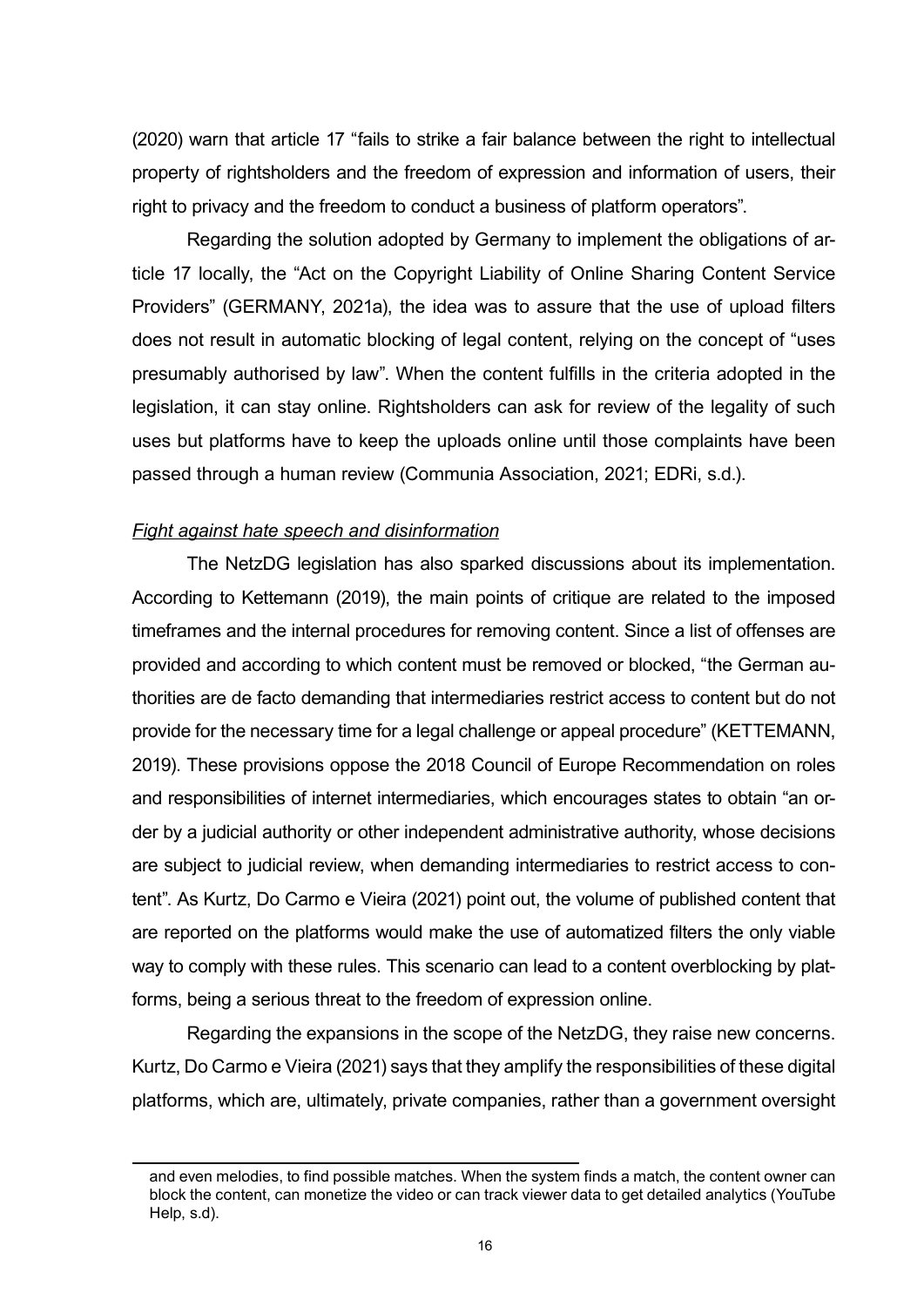structure. Regarding the political extremism and hate crime, the law provides fines for platforms that fail to report criminal activities to law enforcement authorities, but there are no repercussions for platforms that mistakenly report legal content (KURTZ; DO CARMO; VIEIRA, 2021). In this context, Google is currently challenging the expanded version of NetzDG in a German court, arguing that the platforms are being forced to transfer user data in mass without a court order, based only on suspicion of committing a crime. The company also argues that data of innocent people could end up in a crime database without their knowledge (BUSVINE, 2021). Another point that Polido (2020) brings is that, in many countries with authoritarian and anti-democratic regimes, the NetzDG is used to legitimize statements and shape laws passed to control the internet and user behavior, as well as monitor and persecute citizens and political opponents.

Speaking of the use of NetzDG to legitimize laws in other countries, the "Disinformation Bill" from Brazil is said to be inspired by the German law. Among the points clearly inspired by NetzDG is the application of the Brazilian bill only to platforms with more than 2 million users in the country, exempting journalistic companies. Another similar point has to do with the possibility of fines for companies (up to 10% of sales in Brazil) in case of non-compliance with the law and also by forcing them to produce quarterly transparency reports. The new legislation also brings the principle called "regulated self-regulation", that is inspired by German law (SCHREIBER, 2020).

Reflecting on the advances that NetzDG brings and the Brazilian bill can bring, it is possible to say that both have a focus on transparency, with very detailed provisions. For example, in the Brazilian case, the Disinformation Bill asks for platforms to publish quarterly reports with data, such as the total number of moderation measures adopted due to the compliance with their own terms of use, the Law and court order, specifying the motivation and methodology used in detecting the irregularity and the type of measure adopted, as well as the total number of automated accounts, artificial distribution networks detected by the provider, with the corresponding measures adopted and their motivations and methodology for detecting the irregularity, among other. The law also provides for advertising and sponsored content to be indicated in a transparent manner, with additional data when it comes to electoral propaganda (BRASIL, 2020).

Another interesting point in both countries is the differentiation between small and large platforms, bringing heavier obligations to the larger ones. The Marco Civil Law of the Internet does not mention this parameter when it comes to liability of inter-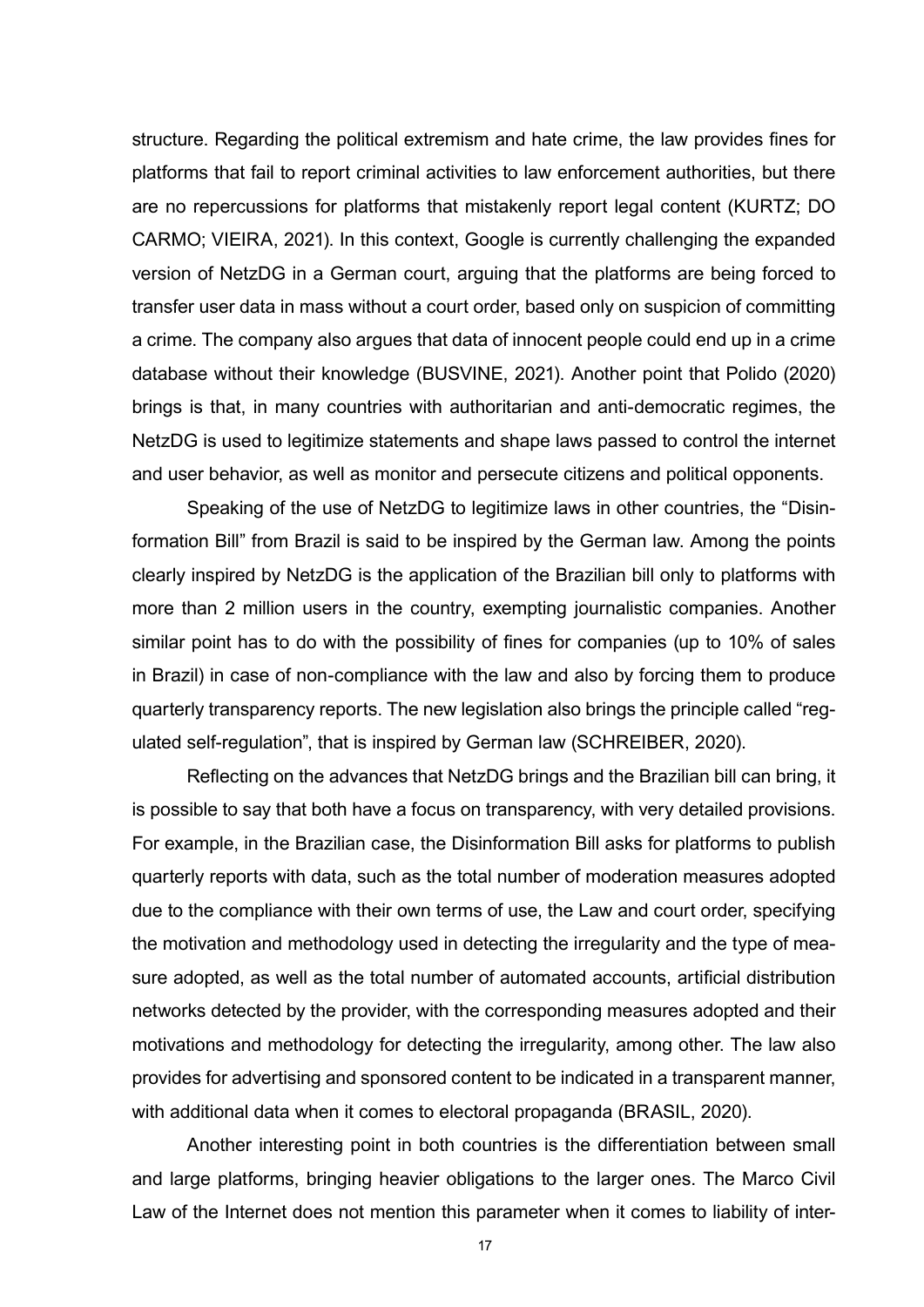<span id="page-17-0"></span>mediaries, being consider only in a concrete case law. However, the bill under discussion brings this distinction, being applied only to large platforms.

In the Brazilian case, the Disinformation bill has an interesting point that is the institution of a multistakeholder chamber under the auspices of CGI.br, which has among its responsibilities to draw up guidelines for the formulation of code of conduct for social networks and private messaging services, certify the codes of conduct of the platforms, evaluate the data contained in the transparency reports, evaluate the moderation procedures adopted by the social network providers, among many other duties (BRASIL, 2020). In Germany, such kind of multistakeholder structure does not exist.

## *Other points*

A point to be raised in relation to the liability of Internet intermediaries is that both European regulation and Brazilian legislation have gaps in relation to some activities within the Internet ecosystem. In the Brazilian case, there is a breach regarding the liability of Top-Level Domains (TLDs) registries<sup>6</sup>, the Brazilian Network Information Center (NIC.br)<sup>7</sup>, transit providers<sup>8</sup> and Content Delivery Networks (CDNs)<sup>9</sup>. In the European context, transit providers can be classified as a mere conduit and CDNs as caching, being exempt from liability for third-party content. However, TLDs and the RIPE NCC<sup>10</sup> are in a loophole in the legislation. There is a current debate with the Digital Service Act

<sup>6</sup> A Top-Level Domain (TLD) registry provides domain name resolution services by running and maintaining the name server infrastructure needed to answer queries for its part of the hierarchy. It also provides registration services to registrars (and sometimes registrants). These services include operations on the records in that registry's database, such create or cancel a domain name, update of a name server, etc. A TLD registry also manages the zone file, a subset of its database, which holds the domain names and their associated name server information. Information about the registrant and contacts for technical and administrative issues related to a domain name can be queried via WHOIS, a directory service maintained by the registry (CENTR, s.d.). There are two types of TLDs:

ccTLDs (Country Code Top-Level Domain) and gTLDs (Generic Top-Level Domains). 7 Network Information Centers are responsible for making the allocation of IPv4 and IPv6 addresses (Internet Protocol, in versions 4 and 6) and distribution of Autonomous Systems Numbers (ASN) to the networks. NIC.br is the Brazilian one that makes this function in the country.

<sup>&</sup>lt;sup>8</sup> A transit provider is an ISP that provides transit to customers (normally other ISPs or customer networks) as a paid transport service, offering access to every publicly reachable destination on the Internet (Thousand Eyes, s.d).

<sup>&</sup>lt;sup>9</sup> According to Cloudflare (s.d.), a CDN "refers to a geographically distributed group of servers which work together to provide fast delivery of Internet content".

<sup>&</sup>lt;sup>10</sup> The Réseaux IP Européens Network Coordination Centre (RIPE NCC) is one of five Regional Internet Registries (RIRs) providing Internet resource allocations (such as of IPv4 and IPv6 addresses and ASNs), registration services and coordination activities for Europe, the Middle East and parts of Central Asia. (RIPE NCC, 2018).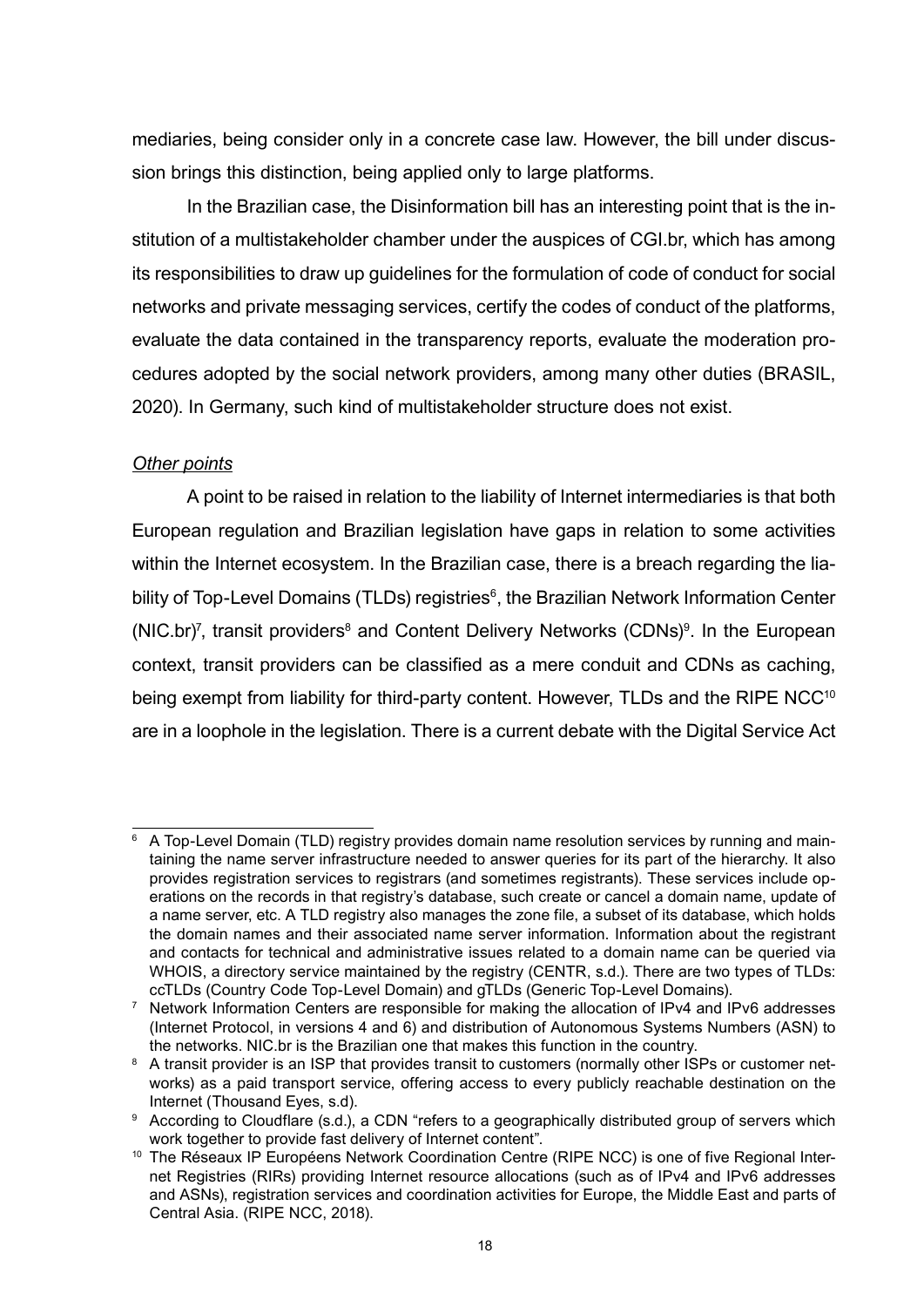<span id="page-18-0"></span>for an explicit liability exemption for the technical auxiliary function performed by DNS service providers (CENTR, 2021).

#### **CONCLUSIONS**

As Germany is the largest market in the European Union and Brazil the largest one in Latin America, the two countries have a certain regional leadership in Internet Policy debates, although there is a fundamental difference in the fact that Germany needs also to comply with the European regulations. In recent years, it is possible to note that, in both countries, there has been an increase in debates related to the liability of Internet intermediaries, especially focused on large social media platforms.

Despite the two countries are trying to implement the principle called "regulated self-regulation", a point of concern in both is the increase of intermediary's responsibilities, which would eventually lead to a scenario in which the judgment of illicit content and practices would be excessively in the hands of platforms, which are ultimately private companies. Brazil has more safeguards in this regard, by providing for the need for a court order in many cases, while Germany adopts the notice and take down provision with a predetermined response time. In addition, a Clearing System was implemented in Germany, which provides for a completely private mechanism for judging and removing domains directly from the DNS system.

Despite some similarities, it is possible to see that, while in Germany there is a focus on trying to combat especially hate speech on social media, Brazil is more concerned about disinformation, especially thinking about attacks on democracy institutions in the country and health issues (that increases during the COVID pandemic). In addition, Germany has very clear and strict provisions regarding copyright infringements in the online environment, an issue that Brazil has not yet faced.

Another point of difference has to do with the excessive focus that the Brazilian debate is giving to private messaging applications, especially WhatsApp, including specific provisions in the discussed bill for this type of platform and generating debates regarding the user privacy. In Germany, the legislation is agnostic regarding the application, being more flexible.

Finally, a highlighting point in both countries is the attempt to expand the obligations regarding the transparency of the content moderation measures taken by the big platforms, with very detailed reports, including justifications for the actions. In Brazil,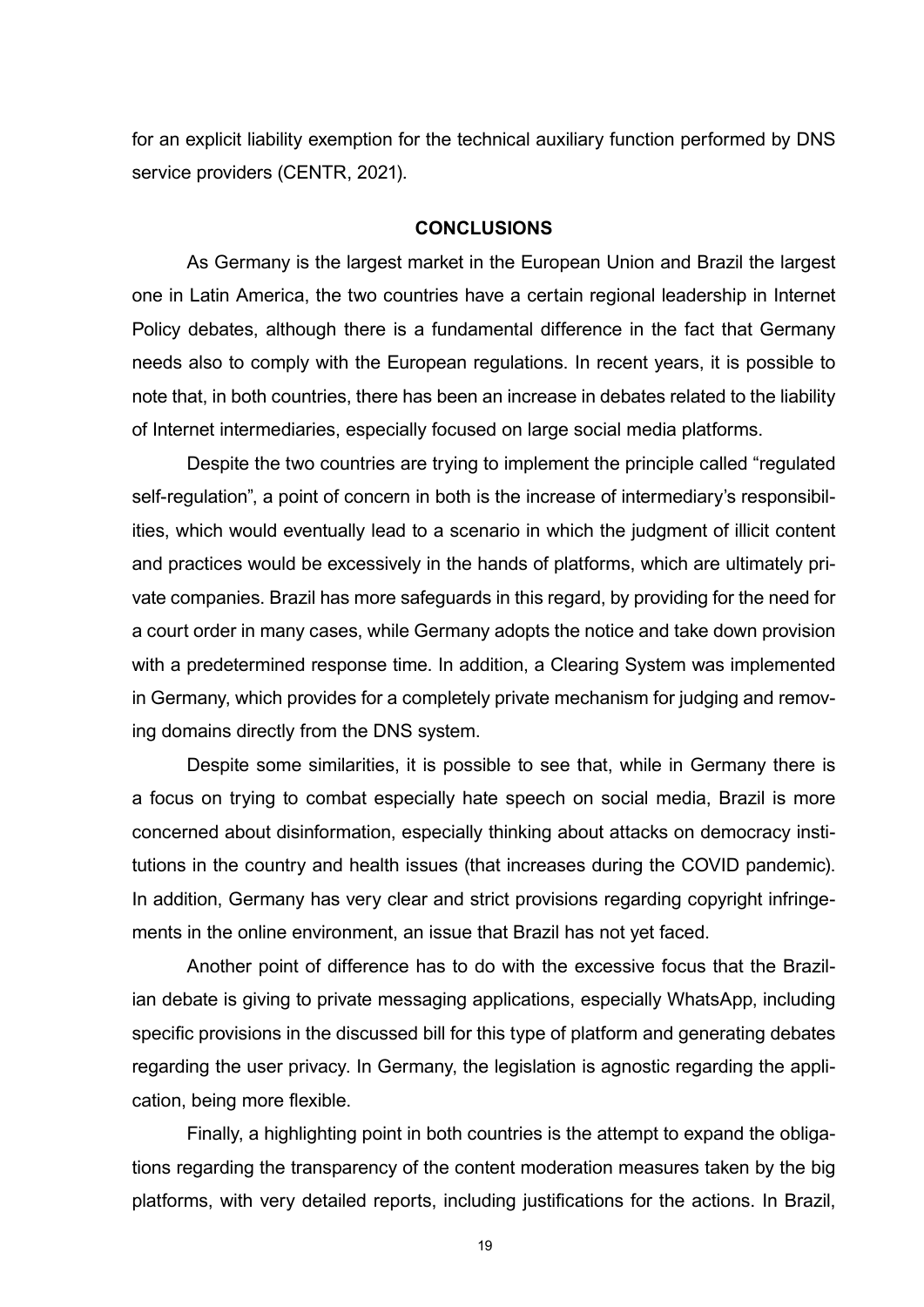<span id="page-19-0"></span>the idea of creating a multistakeholder chamber under the auspices of CGI.br stands out, based on the successful experience of the committee along many years, to debate issues related to content moderation. These transparency measures seem to be a trend not only in Germany and Brazil, but also in other countries as a way to alleviate the negative effects currently observed in the use and regulation of social network platforms, also being seen in the Digital Service Act.

## **ACKNOWLEDGEMENTS**

I gratefully acknowledge the support of the Alexander von Humboldt Foundation that, through the German Chancellor Fellowship program, make the present study possible. Also, I acknowledge the Centre for Global Cooperation Research at the University of Duisburg-Essen for hosting me during my fellowship time.

## **REFERENCES**

BECKEDAHL, Markus. Clearingstelle Urheberrecht im Internet - Die Rückkehr der Netzsperren. **Netzpolitik.org**. 2021. Disponível em: [https://netzpolitik.org/2021/clearingstel](https://netzpolitik.org/2021/clearingstelle-urheberrecht-im-internet-die-rueckkehr-der-netzsperren/)[le-urheberrecht-im-internet-die-rueckkehr-der-netzsperren/](https://netzpolitik.org/2021/clearingstelle-urheberrecht-im-internet-die-rueckkehr-der-netzsperren/) . Acesso em: 14 jun. 2021.

BRAZILIAN INTERNET STEERING COMMITTEE. CGI.br - Principles for the governance and use of the Internet. **Principles for the Governance and use of the Internet - Comitê Gestor da Internet no Brasil**. 2009. Disponível em: [https://principios.cgi.](https://principios.cgi.br/) [br/](https://principios.cgi.br/) . Acesso em: 16 nov. 2021.

BRASIL. [Código Civil (2002)]. Código Civil de 2002. Brasília, DF: Presidência da República, [2002]. Disponível em: http://www.planalto.gov.br/ccivil\_03/leis/2002/L10406compilada.htm. Acesso em: 26 ago. 2021.

BRASIL. [Substituto ao Projeto de Lei Nº 2.630 (2020)]. Substituto ao Projeto de Lei Nº 2.630, de 2020. Brasília, DF: Câmara dos Deputados, [2020]. Disponível em: https:// www.camara.leg.br/proposicoesWeb/prop\_mostrarintegra?codteor=2097604. Acesso em: 02 nov. 2021.

BUSVINE, Douglas. **Google takes legal action over Germany's expanded hate- -speech law**. REUTERS. 27 de Julho de 2021. Disponível em: [https://www.reuters.](https://www.reuters.com/technology/google-takes-legal-action-over-germanys-expanded-hate-speech-law-2021-07-27/) [com/technology/google-takes-legal-action-over-germanys-expanded-hate-speech-](https://www.reuters.com/technology/google-takes-legal-action-over-germanys-expanded-hate-speech-law-2021-07-27/) [-law-2021-07-27/](https://www.reuters.com/technology/google-takes-legal-action-over-germanys-expanded-hate-speech-law-2021-07-27/) . Acesso em: 23 ago. 2021.

CENTR. **CENTR comment on the Proposal for a Regulation on a Single Market for Digital Services (Digital Services Act) and amending Directive 2000/31/EC**. 2021. Disponível em: https://www.centr.org/library/library/policy-document/centr-comment-dsa-proposal.html. Acesso em: 12 ago. 2021.

COUNCIL OF EUROPE. **Recommendation CM/Rec(2018)2 of the Committee of**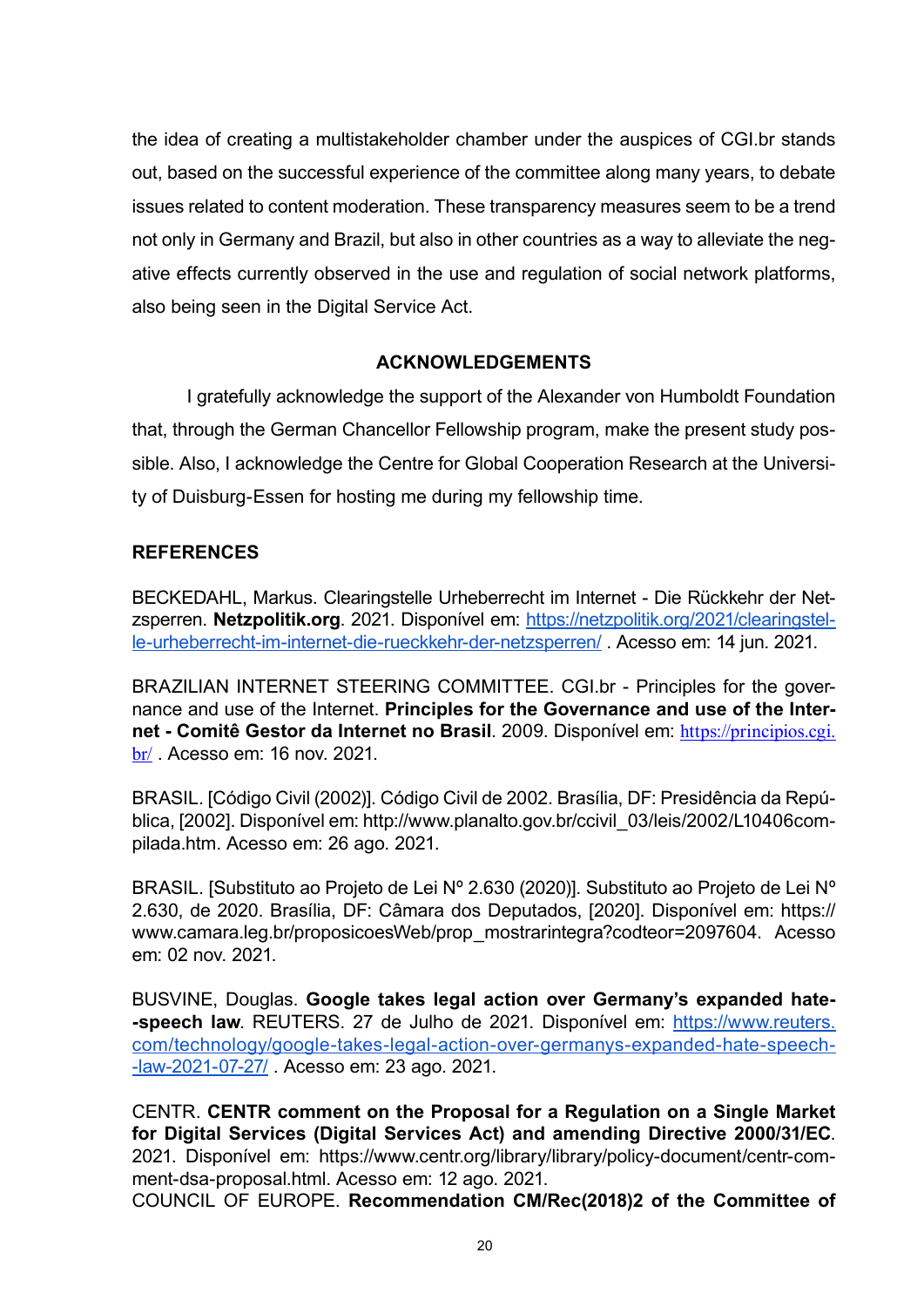**Ministers to member States on the roles and responsibilities of internet intermediaries** (Adopted by the Committee of Ministers on 7 March 2018 at the 1309th meeting of the Ministers' Deputies). 7 de Maio de 2018. Disponível em: https://search.coe.int/cm/ Pages/result\_details.aspx?ObjectID=0900001680790e14. Acesso em: 24 ago. 2021.

CLOUDFLARE. **What is a CDN?**. s.d. Disponível em: https://www.cloudflare.com/learning/cdn/what-is-a-cdn/. Acesso em: 17 ago. 2021.

COMMUNIA ASSOCIATION. **German Article 17 implementation law sets the standard for protecting user rights against overblocking**. 20 de maio de 2021. Disponível em: https://www.communia-association.org/2021/05/20/german-article-17-implementation-law-sets-the-standard-for-protecting-user-rights-against-overblocking/. Acesso em: 18 ago. 2021.

CUII. **Über uns** - Clearingstelle Urheberrecht im Internet. s.d.. Disponível em: [https://](https://cuii.info/ueber-uns/) [cuii.info/ueber-uns/](https://cuii.info/ueber-uns/) . Acesso em: 14 jun. 2021.

Directive 2000/31/EC of the European Parliament and of the Council of 8 June 2000 on certain legal aspects of information society services, in particular electronic commerce, in the Internal Market ('Directive on electronic commerce'). Official Journal L 178, 17/07/2000 P. 0001 – 0016. Disponível em: https://eur-lex.europa.eu/legal-content/EN/ TXT/?uri=celex:32000L0031. Acesso em: 14 jun. 2021.

Directive (EU) 2019/790 of the European Parliament and of the Council of 17 April 2019 on copyright and related rights in the Digital Single Market and amending Directives 96/9/EC and 2001/29/EC. Disponível em: https://eur-lex.europa.eu/eli/dir/2019/790/oj. Acesso em: 20 ago. 2021.

EDRi. **Copyright Reform in Germany**: Damage Reduction on Article 17. s.d. Disponível em: https://edri.org/our-work/copyright-reform-in-germany-damage-reduction-on- -article-17/. Acesso em: 18 ago. 2021.

GERMANY. Act on the Copyright Liability of Online Content Sharing Service Providers - (Urheberrechts-Diensteanbieter-Gesetz – UrhDaG). 14 de Junho de 2021a. Disponível em: [https://www.bmjv.de/SharedDocs/Gesetzgebungsverfahren/Dokumente/](https://www.bmjv.de/SharedDocs/Gesetzgebungsverfahren/Dokumente/UrhDaG_ENG.html?nn=6712350) [UrhDaG\\_ENG.html?nn=6712350](https://www.bmjv.de/SharedDocs/Gesetzgebungsverfahren/Dokumente/UrhDaG_ENG.html?nn=6712350) . Acesso em: 20 ago. 2021.

GERMANY. Bundesministerium der Justiz und für Verbraucherschutz. Regeln gegen Hass im Netz – das Netzwerkdurchsetzungsgesetz. 2021b. Disponível em: [https://www.bmjv.de/](https://www.bmjv.de/DE/Themen/FokusThemen/NetzDG/NetzDG_node.html) [DE/Themen/FokusThemen/NetzDG/NetzDG\\_node.html](https://www.bmjv.de/DE/Themen/FokusThemen/NetzDG/NetzDG_node.html) . Acesso em: 23 ago. 2021.

ISOC. **Internet Society Perspectives on Internet Content Blocking**: An Overview. Março de 2017. Disponível em: < https://www.internetsociety.org/resources/doc/2017/ internet-content-blocking/ >. Acesso em: 14 set. 2021.

KETTEMANN, Matthias C. Follow-up to the comparative study on "blocking, filtering and take-down of illegal internet content". In Swiss Institute of Comparative Law (Ed.), **Blocking, Filtering and Take-down of Illegal Internet Content**. Lausanne: Council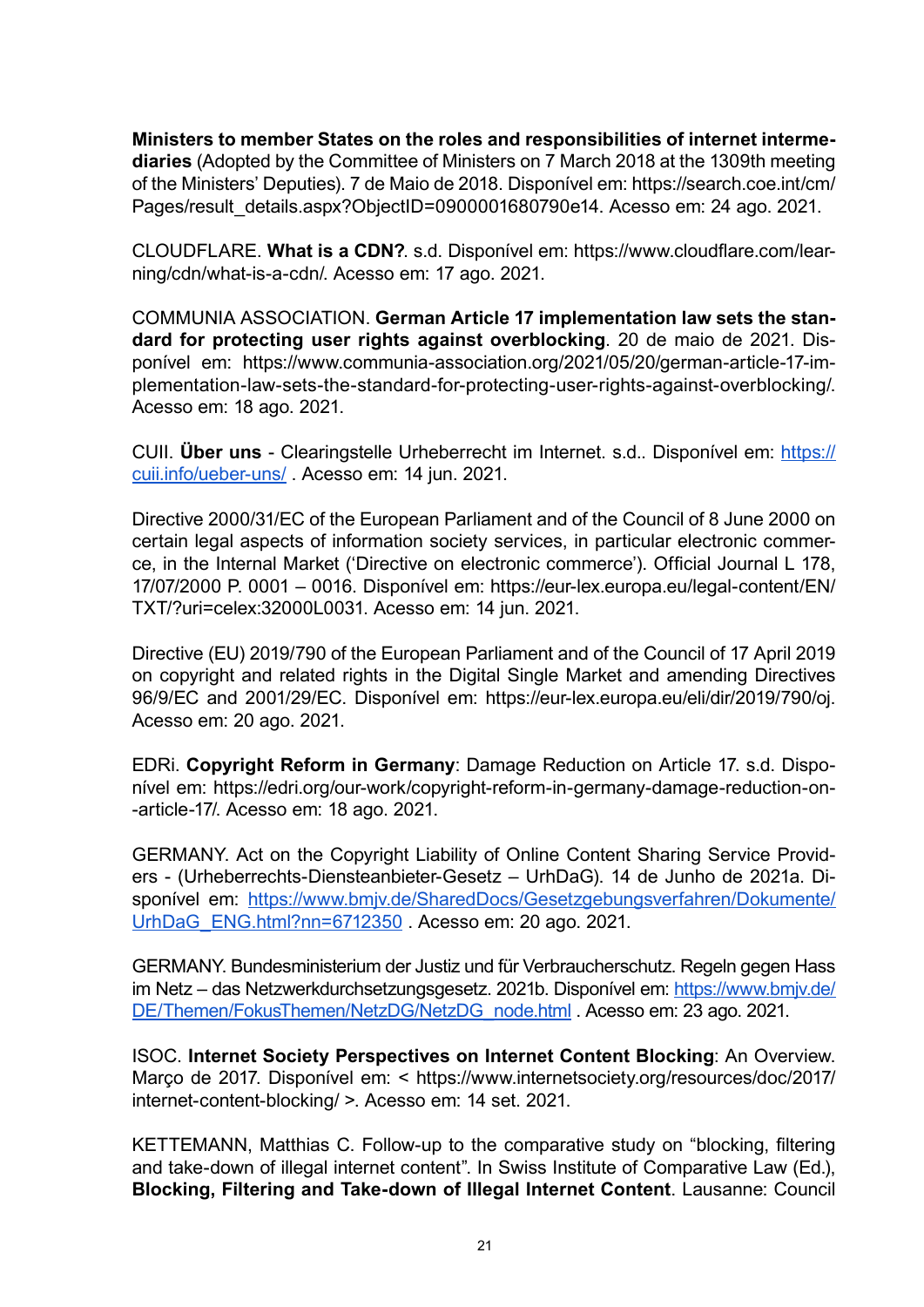of Europe, 2019. Disponível em: [https://rm.coe.int/dgi-2019-update-chapter-germany-study](https://rm.coe.int/dgi-2019-update-chapter-germany-study-on-blocking-and-filtering/168097ac51)[on-blocking-and-filtering/168097ac51](https://rm.coe.int/dgi-2019-update-chapter-germany-study-on-blocking-and-filtering/168097ac51). Acesso em: 14 set. 2021.

KURBALIJA, Jovan. **An Introduction to Internet Governance**. 7th edition. DiploFoundation, 2016.

KURTZ, Lahis Pasquali; DO CARMO, Paloma Rocillo Rolim; VIEIRA, Victor Barbieri Rodrigues. **Transparência na moderação de conteúdo**: tendências regulatórias nacionais. Belo Horizonte: Instituto de Referência em Internet e Sociedade, 2021. Disponível em: <https://bit.ly/3xjAUka>. Acesso em: 12 ago. 2021

LEMOS, Ronaldo. The Internet Bill of Rights as an Example of Multistakeholderism. In: Souza, A., Viola, M., Lemos, R. (Eds.) **Brazil's internet bill of rights: A closer look** . 2017 . Rio de Janeiro: Institute for Technology and Society of Rio de Janeiro. p. 41-50 Disponível em: https://itsrio.org/wp-content/uploads/2018/02/v5 com-capa pages miolo Brazil-Internet-Bill-of-Rights-A-closer-Look.pdf . Acesso em: 7 jul. 2021.

OECD. **The Role of Internet Intermediaries in Advancing Public Policy Objectives**, OECD Publishing. 2011. Disponível em: http://dx.doi.org/10.1787/9789264115644-en. Acesso em: 7 jul. 2021.

POLIDO, Fabrício Bertini Pasquot. **A lei alemã não é um bom modelo para a internet no Brasil**. Consultor Jurídico. 16 de novembro de 2020. Disponível em: [http://www.](http://www.lume.ufrgs.br/bitstream/handle/10183/16359/000695147.pdf?sequence=1) [lume.ufrgs.br/bitstream/handle/10183/16359/000695147.pdf?sequence=1](http://www.lume.ufrgs.br/bitstream/handle/10183/16359/000695147.pdf?sequence=1) . Acesso em: 7 jul. 2021.

Proposal for a REGULATION OF THE EUROPEAN PARLIAMENT AND OF THE COUNCIL on a Single Market For Digital Services (Digital Services Act) and amending Directive 2000/31/EC. Disponível em: [https://eur-lex.europa.eu/legal-content/en/TXT/?](https://eur-lex.europa.eu/legal-content/en/TXT/?qid=1608117147218&uri=COM%3A2020%3A825%3AFIN)[qid=1608117147218&uri=COM%3A2020%3A825%3AFIN](https://eur-lex.europa.eu/legal-content/en/TXT/?qid=1608117147218&uri=COM%3A2020%3A825%3AFIN) . Acesso em: 07 jul. 2021.

REDA, Julia. **Edit Policy**: Kartellrechtliche Bedenken gegen Internet-Clearingstelle CUII. Heise online. 2021. Disponível em: [https://www.heise.de/meinung/Edit-Policy-](https://www.heise.de/meinung/Edit-Policy-Kartellrechtliche-Bedenken-gegen-CUII-6052642.htm) [-Kartellrechtliche-Bedenken-gegen-CUII-6052642.htm](https://www.heise.de/meinung/Edit-Policy-Kartellrechtliche-Bedenken-gegen-CUII-6052642.htm) l. Acesso em: 7 jul. 2021.

REDA, Julia; SELINGER, Joschka; SERVIATUS, Michael. **Article 17 of the Directive on Copyright in the Digital Single Market**: a Fundamental Rights Assessment. Gesellschaft für Freiheitsrechte. 16 de novembro de 2020. Disponível em: [https://freiheits](https://freiheitsrechte.org/home/wp-content/uploads/2020/11/GFF_Article17_Fundamental_Rights.pdf)[rechte.org/home/wp-content/uploads/2020/11/GFF\\_Article17\\_Fundamental\\_Rights.pdf](https://freiheitsrechte.org/home/wp-content/uploads/2020/11/GFF_Article17_Fundamental_Rights.pdf) . Acesso em: 18 ago. 2021.

RIPE NCC. **RIPE NCC Service Region**. 05 nov. 2018. Disponível em: https://www.ripe. net/about-us/what-we-do/ripe-ncc-service-region. Acesso em: 17 ago. 2021.

SANTOS, Bruna Martins. **Uma avaliação do Modelo de Responsabilidade de Intermediários do Marco Civil para o desenvolvimento da Internet no Brasil**. ISOC Brasil. 2020. Disponível em: https://isoc.org.br/files/1\_5163560127365644511.pdf. Acesso em: 9 ago. 2021.